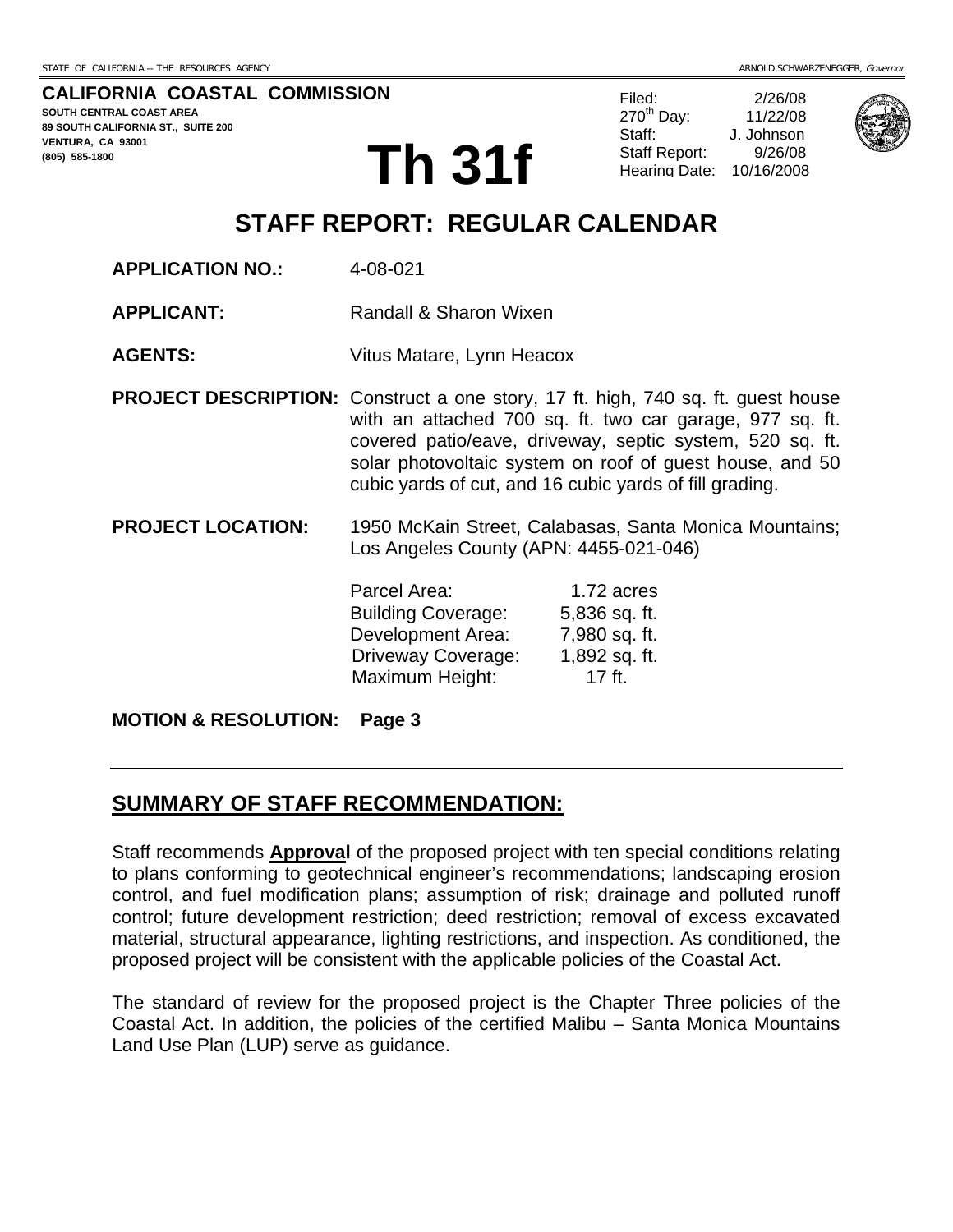# **TABLE OF CONTENTS**

| Н.              |                  |                                                              |  |
|-----------------|------------------|--------------------------------------------------------------|--|
| Ш.              |                  |                                                              |  |
|                 | 1.<br>2.         | Plans Conforming to Geotechnical Engineer's Recommendations4 |  |
|                 | 3.               |                                                              |  |
|                 | $\overline{4}$ . |                                                              |  |
|                 | 5.               |                                                              |  |
|                 | 6.               |                                                              |  |
|                 | 7.               |                                                              |  |
|                 | 8.               |                                                              |  |
|                 | 9.               |                                                              |  |
|                 | 10.              |                                                              |  |
| IV.             |                  |                                                              |  |
| $\mathsf{A}$ .  |                  |                                                              |  |
| <b>B.</b>       |                  |                                                              |  |
| $\mathcal{C}$ . |                  |                                                              |  |
| D.              |                  |                                                              |  |
| E.              |                  |                                                              |  |
| F.              |                  |                                                              |  |
| G.              |                  |                                                              |  |
| H.              |                  |                                                              |  |
| Ι.              |                  |                                                              |  |

# **EXHIBITS**

**Exhibit 1. Vicinity Map Exhibit 2. Site Plan Exhibit 3. Floor Plan Exhibit 4. Elevations Exhibit 5. Elevations Exhibit 6. Solar Electrical Plan Exhibit 7. Fuel Modification Plan Exhibit 8. Site Plan w/ Oakwood/Riparian Canopy Setback Exhibit 9. Aerial Photo** 

**LOCAL APPROVALS RECEIVED:** County of Los Angeles Fire Department Prevention Bureau Preliminary Fuel Modification Plan Approval, dated 8/16/2006; County of Los Angeles, Department of Regional Planning Approval-In-Concept, dated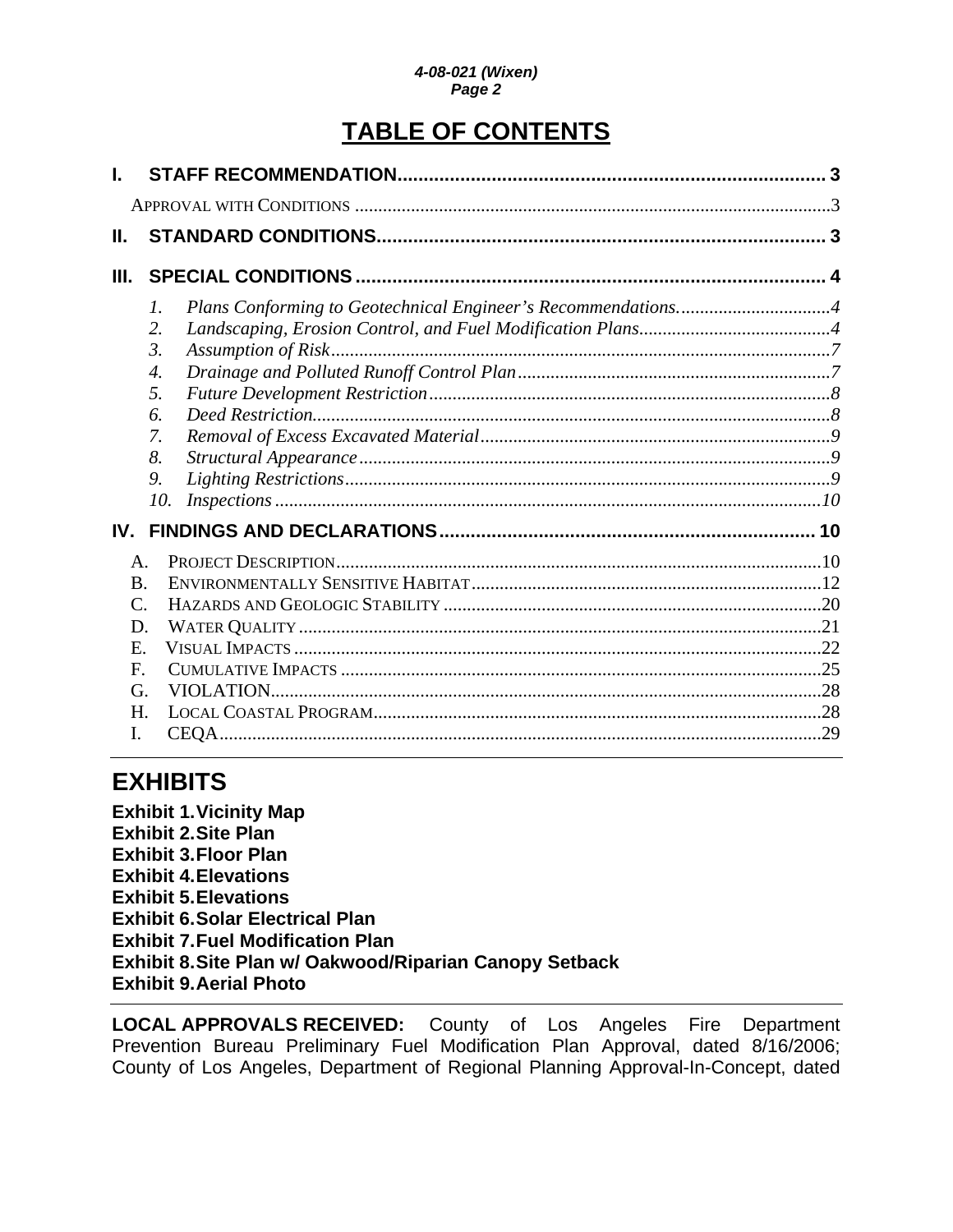<span id="page-2-0"></span>1/30/2007; County of Los Angeles Fire Department, Approved Fire Access, dated 6/26/2007.

**SUBSTANTIVE FILE DOCUMENTS**: Report of Engineering Geology Study, dated October 11, 2006 by Mountain Geology, Inc.; Geotechnical Engineering Investigation, dated October 30, 2006 by Calwest Geotechnical; Biological Resource Evaluation, 1950 McKain Street, Calabasas, Los Angeles County, California, by Compliance Biology, dated April 12, 2007.

# **I. STAFF RECOMMENDATION**

## **APPROVAL WITH CONDITIONS**

### **MOTION:** *I move that the Commission approve Coastal Development Permit No 4-08-021 pursuant to the staff recommendation.*

## **STAFF RECOMMENDATION OF APPROVAL:**

Staff recommends a **YES** vote. Passage of this motion will result in approval of the permits as conditioned and adoption of the following resolution and findings. The motion passes only by affirmative vote of a majority of the Commissioners present.

## **RESOLUTION TO APPROVE THE PERMIT:**

The Commission hereby approves the Coastal Development Permit for the proposed development and adopts the findings set forth below on grounds that the development as conditioned will be in conformity with the policies of Chapter 3 of the Coastal Act and will not prejudice the ability of the local government having jurisdiction over the area to prepare a Local Coastal Program conforming to the provisions of Chapter 3. Approval of the permits complies with the California Environmental Quality Act because either 1) feasible mitigation measures and/or alternatives have been incorporated to substantially lessen any significant adverse effects of the development on the environment, or 2) there are no further feasible mitigation measures or alternatives that would substantially lessen any significant adverse impacts of the development on the environment.

# **II. STANDARD CONDITIONS**

**1. Notice of Receipt and Acknowledgment.** The permit is not valid and development shall not commence until a copy of the permit, signed by the permittee or authorized agent, acknowledging receipt of the permit and acceptance of the terms and conditions, is returned to the Commission office.

**2. Expiration.** If development has not commenced, the permit will expire two years from the date on which the Commission voted on the application. Development shall be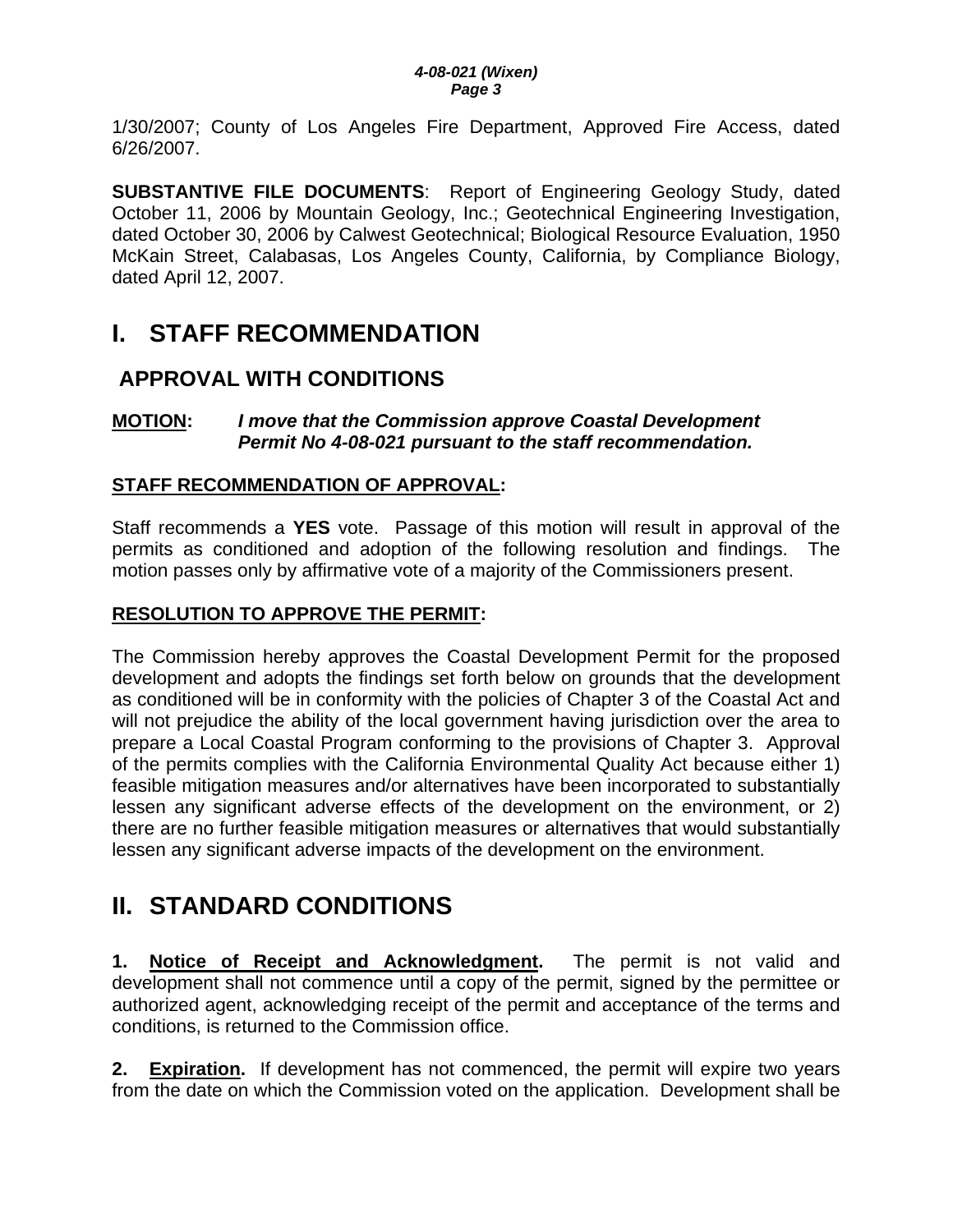<span id="page-3-0"></span>pursued in a diligent manner and completed in a reasonable period of time. Application for extension of the permit must be made prior to the expiration date.

**3. Interpretation.** Any questions of intent or interpretation of any condition will be resolved by the Executive Director or the Commission.

**4. Assignment.** The permit may be assigned to any qualified person, provided assignee files with the Commission an affidavit accepting all terms and conditions of the permit.

**5. Terms and Conditions Run with the Land.** These terms and conditions shall be perpetual, and it is the intention of the Commission and the permittee to bind all future owners and possessors of the subject property to the terms and conditions.

# **III. SPECIAL CONDITIONS**

## **1. Plans Conforming to Geotechnical Engineer's Recommendations.**

By acceptance of this permit, the applicants agree to comply with the recommendations contained in the Report of Engineering Geology Study, dated October 11, 2006 by Mountain Geology, Inc.; Geotechnical Engineering Investigation, dated October 30, 2006 by Calwest Geotechnical. These recommendations, including recommendations concerning foundations, grading, and drainage, shall be incorporated into all final designs and construction plans, which must be reviewed and approved by the consultant prior to commencement of development.

The final plans approved by the consultant shall be in substantial conformance with the plans approved by the Commission relative to construction, grading, and drainage. Any substantial changes in the proposed development approved by the Commission that may be required by the consultant shall require amendment(s) to the permit(s) or new Coastal Development Permit(s).

## **2. Landscaping, Erosion Control, and Fuel Modification Plans**

Prior to issuance of the coastal development permit, the applicant shall submit landscaping, erosion control, and fuel modification plans, prepared by a licensed landscape architect or a qualified resource specialist, for review and approval by the Executive Director. The plans shall incorporate the criteria set forth below. All development shall conform to the approved landscaping, erosion control, and fuel modification plans:

## **A) Landscaping Plan**

1. All graded & disturbed areas on the subject site shall be planted and maintained for erosion control purposes within (60) days of receipt of the certificate of occupancy for the residence. To minimize the need for irrigation all landscaping shall consist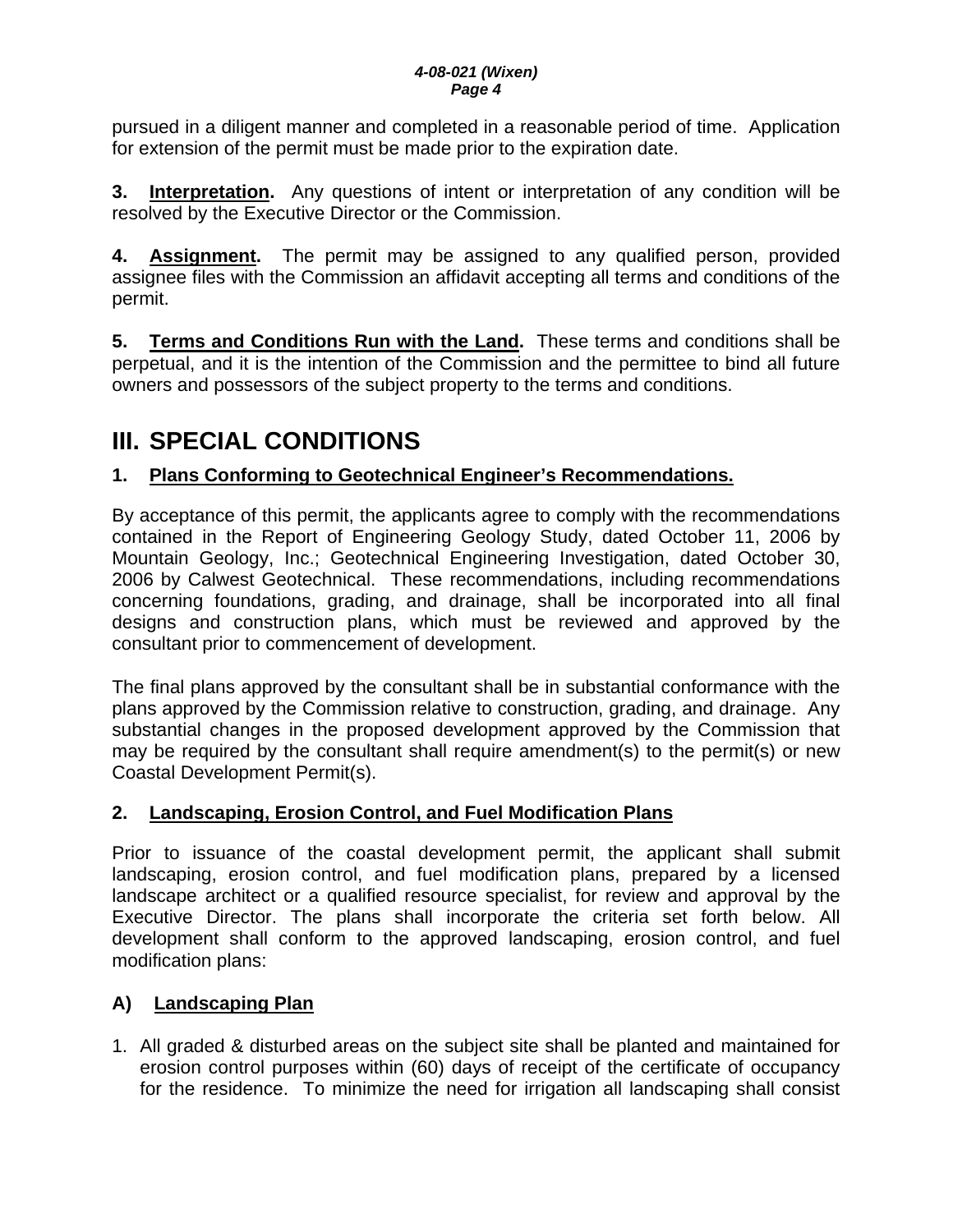primarily of native/drought resistant plants, as listed by the California Native Plant Society, Santa Monica Mountains Chapter, in their document entitled Recommended List of Plants for Landscaping in the Santa Monica Mountains, dated February 5, 1996. All native plant species shall be of local genetic stock. No plant species listed as problematic and/or invasive by the California Native Plant Society, the California Invasive Plant Council, or by the State of California shall be employed or allowed to naturalize or persist on the site. No plant species listed as a 'noxious weed' by the State of California or the U.S. Federal Government shall be utilized or maintained within the property.

- 2. All cut and fill slopes shall be stabilized with planting at the completion of final grading. Planting should be of native plant species indigenous to the Santa Monica Mountains using accepted planting procedures, consistent with fire safety requirements. All native plant species shall be of local genetic stock and include plants of varying heights and shall soften the visual impact of the development from public view areas located to the south, southwest, and southeast of the development site. Such planting shall be adequate to provide 90 percent coverage within two (2) years, and this requirement shall apply to all disturbed soils;
- 3. Plantings will be maintained in good growing condition throughout the life of the project and, whenever necessary, shall be replaced with new plant materials to ensure continued compliance with applicable landscape requirements;
- 4. Rodenticides containing any anticoagulant compounds (including, but not limited to, Warfarin, Brodifacoum, Bromadiolone or Diphacinone) shall not be used.
- 5. Additional fencing of the entire property is prohibited. Any new fencing shall extend only to the perimeter of the development area (building pad) and driveway. Any new fencing, including its location and type shall be illustrated on the landscape plan. Fencing shall also be subject to the color requirements outlined in Special Condition 8 below.
- 6. The Permittee shall undertake development in accordance with the final approved plan. Any proposed changes to the approved final plan shall be reported to the Executive Director. No changes to the approved final plan shall occur without a Coastal Commission approved amendment to the coastal development permit, unless the Executive Director determines that no amendment is required.

## **B) Interim Erosion Control Plan**

- 1. The plan shall delineate the areas to be disturbed by grading or construction activities and shall include any temporary access roads, staging areas and stockpile areas. The natural areas on the site shall be clearly delineated on the project site with fencing or survey flags.
- 2. The plan shall specify that should grading take place during the rainy season (November 1 – March 31) the applicant shall install or construct temporary sediment basins (including debris basins, desilting basins or silt traps), temporary drains and swales, sand bag barriers, silt fencing, stabilize any stockpiled fill with geofabric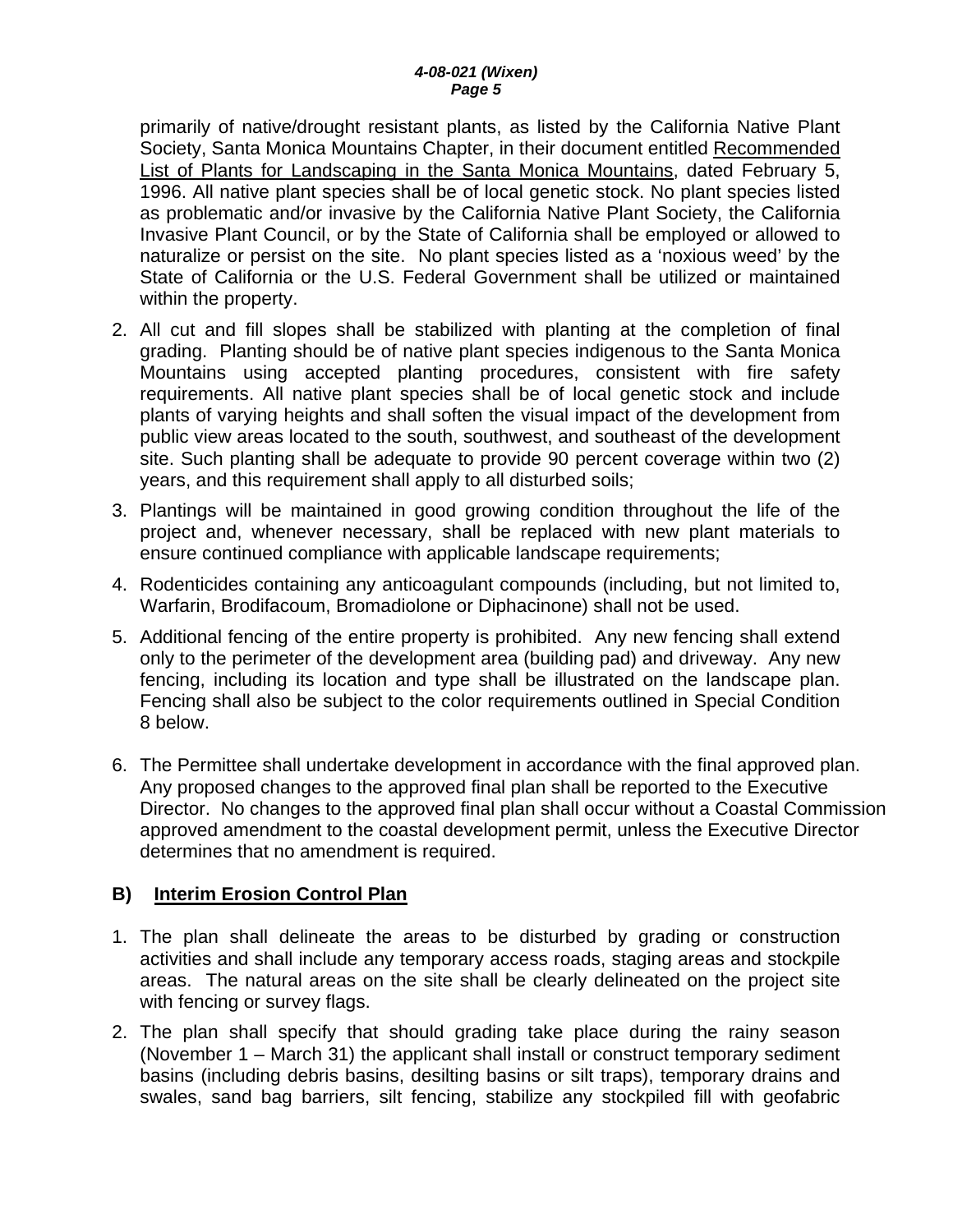covers or other appropriate cover, install geotextiles or mats on all cut or fill slopes and close and stabilize open trenches as soon as possible. These erosion measures shall be required on the project site prior to or concurrent with the initial grading operations and maintained through out the development process to minimize erosion and sediment from runoff waters during construction. All sediment should be retained on-site unless removed to an appropriate approved dumping location either outside the coastal zone or to a site within the coastal zone permitted to receive fill.

3. The plan shall also include temporary erosion control measures should grading or site preparation cease for a period of more than 30 days, including but not limited to: stabilization of all stockpiled fill, access roads, disturbed soils and cut and fill slopes with geotextiles and/or mats, sand bag barriers, silt fencing; temporary drains and swales and sediment basins. The plans shall also specify that all disturbed areas shall be seeded with native grass species and include the technical specifications for seeding the disturbed areas. These temporary erosion control measures shall be monitored and maintained until grading or construction operations resume.

## **C) Fuel Modification Plans**

Vegetation within 20 feet of the proposed accessory structure (guest house) may be removed to mineral earth, vegetation within a 200-foot radius of the structure may be selectively thinned in order to reduce fire hazard. However, such thinning shall only occur in accordance with an approved long-term fuel modification plan submitted pursuant to this special condition. The fuel modification plan shall include details regarding the types, sizes and location of plant materials to be removed, and how often thinning is to occur. In addition, the applicant shall submit evidence that the fuel modification plan has been reviewed and approved by the Forestry Department of Los Angeles County. Irrigated lawn, turf and ground cover planted within the twenty foot radius of the proposed guest house shall be selected from the most drought tolerant species or subspecies, or varieties suited to the Mediterranean climate of the Santa Monica Mountains.

### **D) Monitoring**

Five years from the date of the receipt of the Certificate of Occupancy for the residence the applicant shall submit for the review and approval of the Executive Director, a landscape monitoring report, prepared by a licensed Landscape Architect or qualified Resource Specialist, that certifies the on-site landscaping is in conformance with the landscape plan approved pursuant to this Special Condition. The monitoring report shall include photographic documentation of plant species and plant coverage.

If the landscape monitoring report indicates the landscaping is not in conformance with or has failed to meet the performance standards specified in the landscaping plan approved pursuant to this permit, the applicant, or successors in interest, shall submit a revised or supplemental landscape plan for the review and approval of the Executive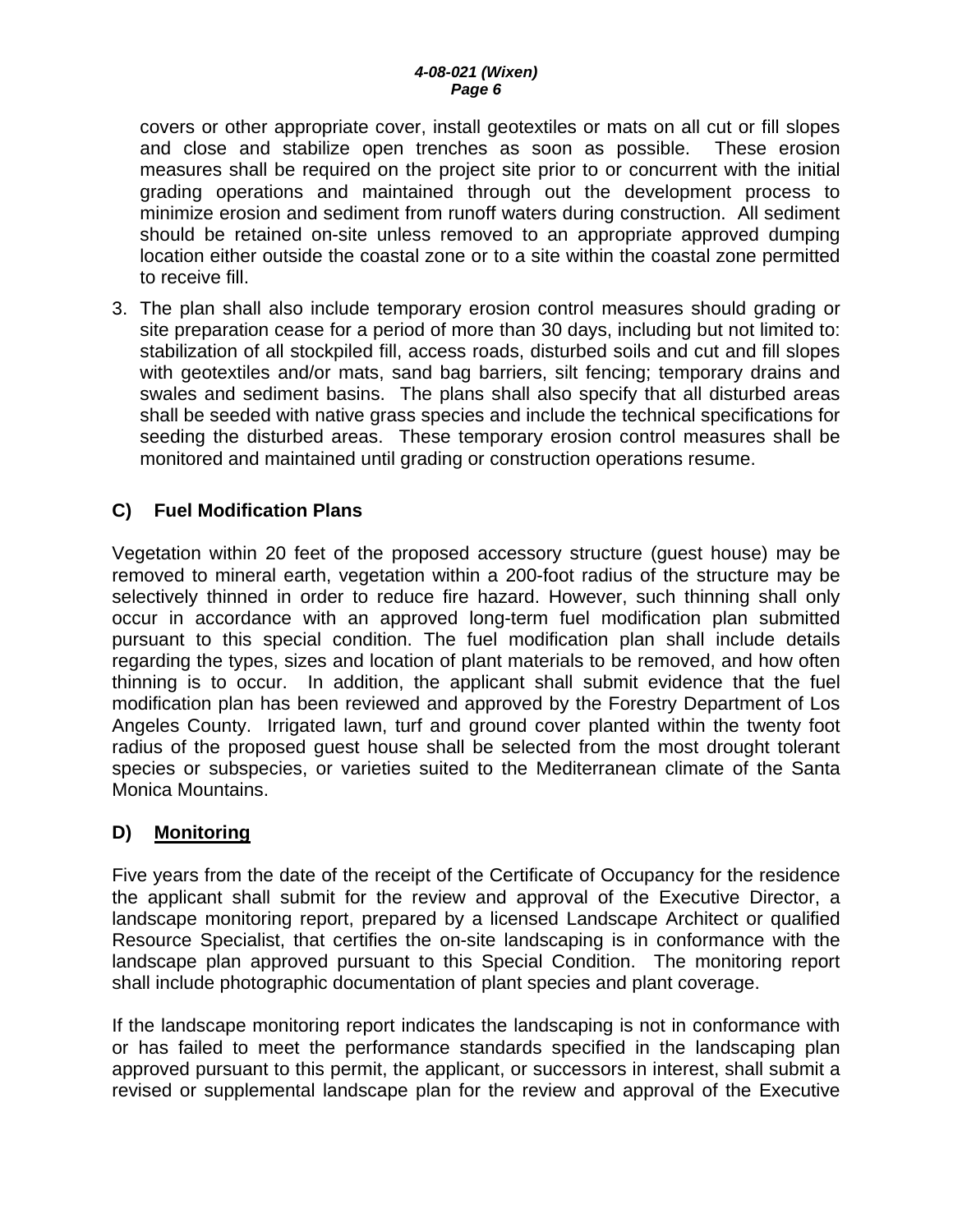<span id="page-6-0"></span>Director. The revised landscaping plan must be prepared by a licensed Landscape Architect or a qualified Resource Specialist and shall specify measures to remediate those portions of the original plan that have failed or are not in conformance with the original approved plan.

## **3. Assumption of Risk**

By acceptance of this permit, the applicants acknowledge and agree (i) that the site may be subject to hazards from wildfire; (ii) to assume the risks to the applicants and the property that is the subject of this permit of injury and damage from such hazards in connection with this permitted development; (iii) to unconditionally waive any claim of damage or liability against the Commission, its officers, agents, and employees for injury or damage from such hazards; and (iv) to indemnify and hold harmless the Commission, its officers, agents, and employees with respect to the Commission's approval of the project against any and all liability, claims, demands, damages, costs (including costs and fees incurred in defense of such claims), expenses, and amounts paid in settlement.

## **4. Drainage and Polluted Runoff Control Plan**

Prior to issuance of the coastal development permit, the applicant shall submit for the review and approval of the Executive Director, final drainage and runoff control plans, including supporting calculations. The plan shall be prepared by a licensed engineer and shall incorporate structural and non-structural Best Management Practices (BMPs) designed to control the volume, velocity and pollutant load of stormwater leaving the developed site. The plan shall be reviewed and approved by the consulting engineering geologist to ensure the plan is in conformance with geologist's recommendations. In addition to the specifications above, the plan shall be in substantial conformance with the following requirements:

- (a) Selected BMPs (or suites of BMPs) shall be designed to treat, infiltrate or filter the amount of stormwater runoff produced by all storms up to and including the 85<sup>th</sup> percentile, 24-hour runoff event for volume-based BMPs, and/or the 85th percentile, 1-hour runoff event, with an appropriate safety factor (i.e., 2 or greater), for flow-based BMPs.
- (b) Runoff shall be conveyed off site in a non-erosive manner.
- (c) Energy dissipating measures shall be installed at the terminus of outflow drains.
- (d) The plan shall include provisions for maintaining the drainage system, including structural BMPs, in a functional condition throughout the life of the approved development. Such maintenance shall include the following: (1) BMPs shall be inspected, cleaned and repaired when necessary prior to the onset of the storm season, no later than September  $30<sup>th</sup>$  each year and (2) should any of the project's surface or subsurface drainage/filtration structures or other BMPs fail or result in increased erosion, the applicant/landowner or successor-in-interest shall be responsible for any necessary repairs to the drainage/filtration system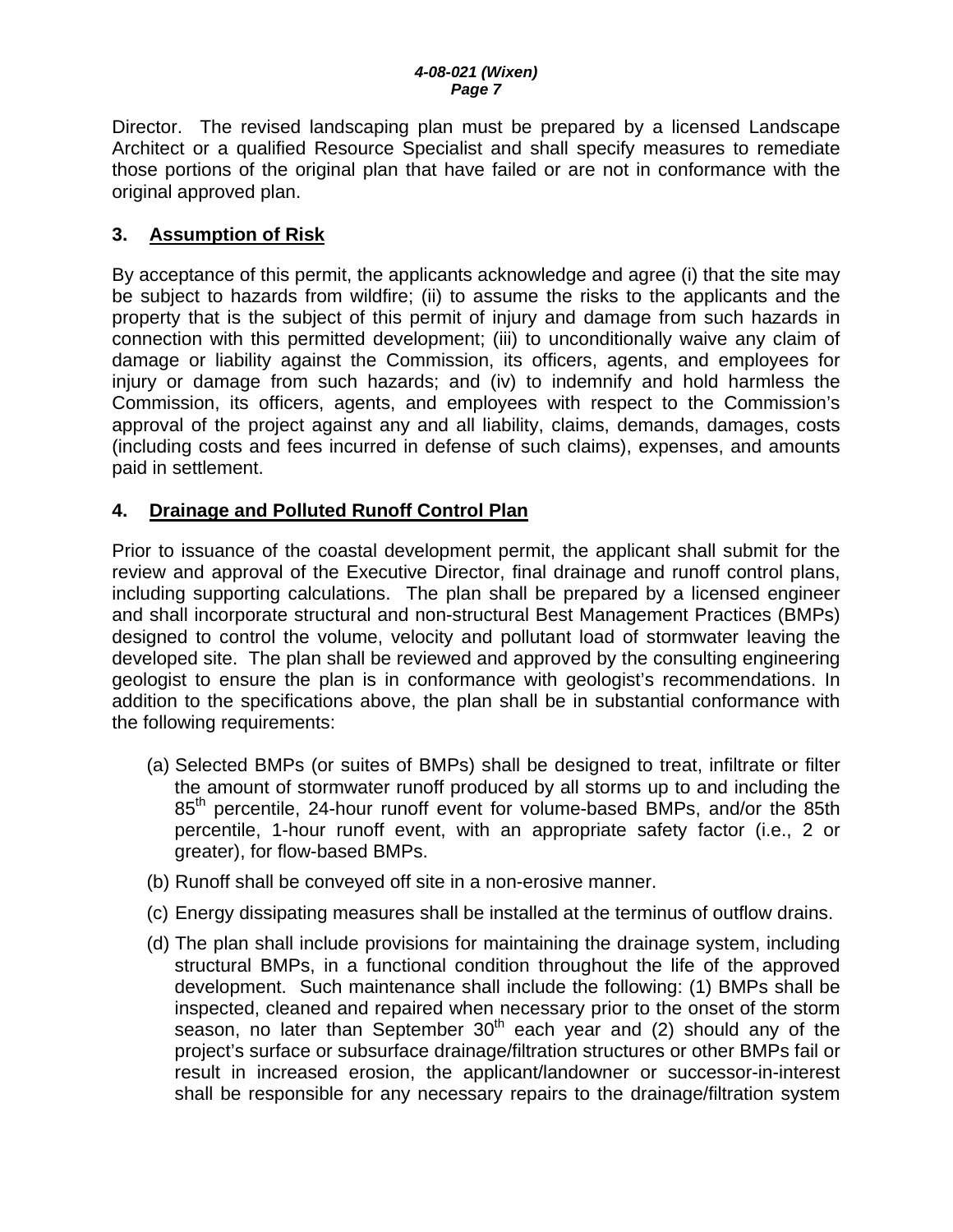<span id="page-7-0"></span>or BMPs and restoration of the eroded area. Should repairs or restoration become necessary, prior to the commencement of such repair or restoration work, the applicant shall submit a repair and restoration plan to the Executive Director to determine if an amendment or new coastal development permit is required to authorize such work.

(e) The permittee shall undertake development in accordance with the approved final plans. Any proposed changes to the approved final plans shall be reported to the Executive Director. No changes to the approved final plans shall occur without a Commission amendment to this coastal development permit unless the Executive Director determines that no amendment is legally required.

### **5. Future Development Restriction**

This permit is only for the development described in Coastal Development Permit No. 4- 08-021. Pursuant to Title 14 California Code of Regulations Section 13253(b)(6), the exemptions otherwise provided in Public Resources Code Section 30610(b) shall not apply to any of the development governed by this permit. Accordingly, any future improvements to any portion of the development governed by this permit, including but not limited to the guest house/garage (or conversion of any portion of the garage to habitable space or addition of a door or other interior ingress between the non-habitable garage and the guest unit), covered patio/eave shall require an amendment to Coastal Development Permit No. 4-08-021 from the Commission or shall require an additional coastal development permit from the Commission or from the applicable certified local government.

### **6. Deed Restriction**

Prior to issuance of the coastal development permit, the applicants shall submit to the Executive Director for review and approval documentation demonstrating that the applicants have executed and recorded against the parcel(s) governed by this permit a deed restriction, in a form and content acceptable to the Executive Director: (1) indicating that, pursuant to this permit, the California Coastal Commission has authorized development on the subject property, subject to terms and conditions that restrict the use and enjoyment of that property; and (2) imposing the Special Conditions of this permit as covenants, conditions and restrictions on the use and enjoyment of the Property. The deed restriction shall include a legal description of the entire parcel or parcels governed by this permit. The deed restriction shall also indicate that, in the event of an extinguishment or termination of the deed restriction for any reason, the terms and conditions of this permit shall continue to restrict the use and enjoyment of the subject property so long as either this permit or the development it authorizes, or any part, modification, or amendment thereof, remains in existence on or with respect to the subject property.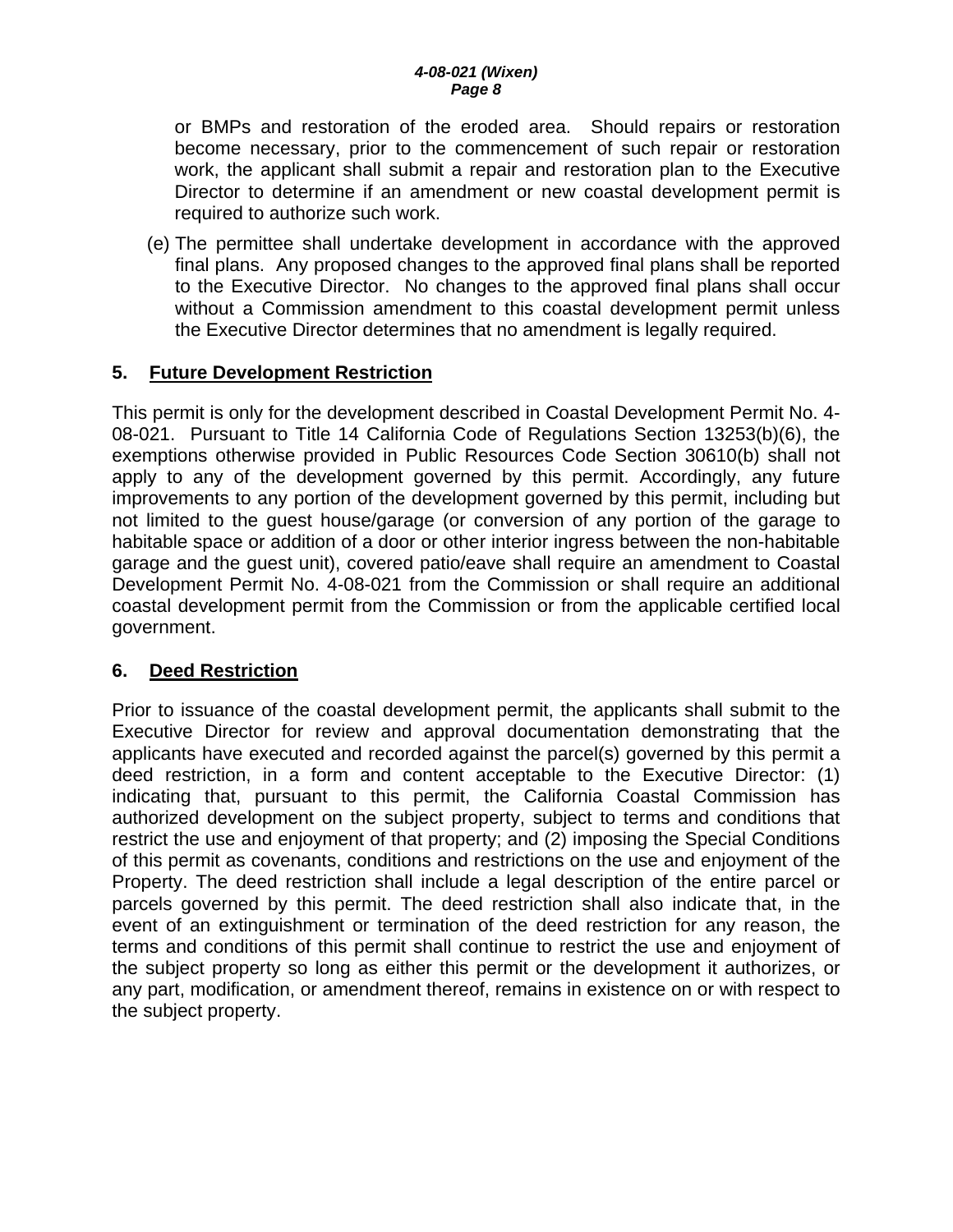### <span id="page-8-0"></span>**7. Removal of Excess Excavated Material**

Prior to the issuance of the Coastal Development Permit, the applicant shall provide evidence to the Executive Director of the location of the disposal site for all excess excavated material from the site. If the disposal site is located in the Coastal Zone, the disposal site must have a valid coastal development permit for the disposal of fill material. If the disposal site does not have a coastal permit, such a permit will be required prior to the disposal of material.

## **8. Structural Appearance**

**Prior to the issuance of the coastal development permit**, the applicant shall submit for the review and approval of the Executive Director, a color palette and material specifications for the outer surface of all structures authorized by the approval of Coastal Development Permit No. 4-08-021. The palette samples shall be presented in a format not to exceed  $8\frac{1}{2}$ " x 11" x  $\frac{1}{2}$ " in size. The palette shall include the colors proposed for the roofs, trims, exterior surfaces, driveways, retaining walls, fences, and other structures authorized by this permit. Acceptable colors shall be limited to colors compatible with the surrounding environment (earth tones) including shades of green, brown and gray with no white or light shades and no bright tones. All windows shall be comprised of non-glare glass.

The approved structures shall be colored and constructed with only the colors and window materials authorized pursuant to this special condition. Alternative colors or materials for future repainting or resurfacing or new windows may only be applied to the structures authorized by Coastal Development Permit No. 4-08-021 if such changes are specifically authorized by the Executive Director as complying with this special condition.

## **9. Lighting Restrictions**

A. The only outdoor night lighting allowed on the subject parcel is limited to the

following:

- 1. The minimum necessary to light walkways used for entry and exit to the structures, including parking areas on the site. This lighting shall be limited to fixtures that do not exceed two feet in height above finished grade, are directed downward and generate the same or less lumens equivalent to those generated by a 60 watt incandescent bulb, unless a greater number of lumens is authorized by the Executive Director.
- 2. Security lighting attached to the residence, garage, and barn shall be controlled by motion detectors and is limited to same or less lumens equivalent to those generated by a 60 watt incandescent bulb.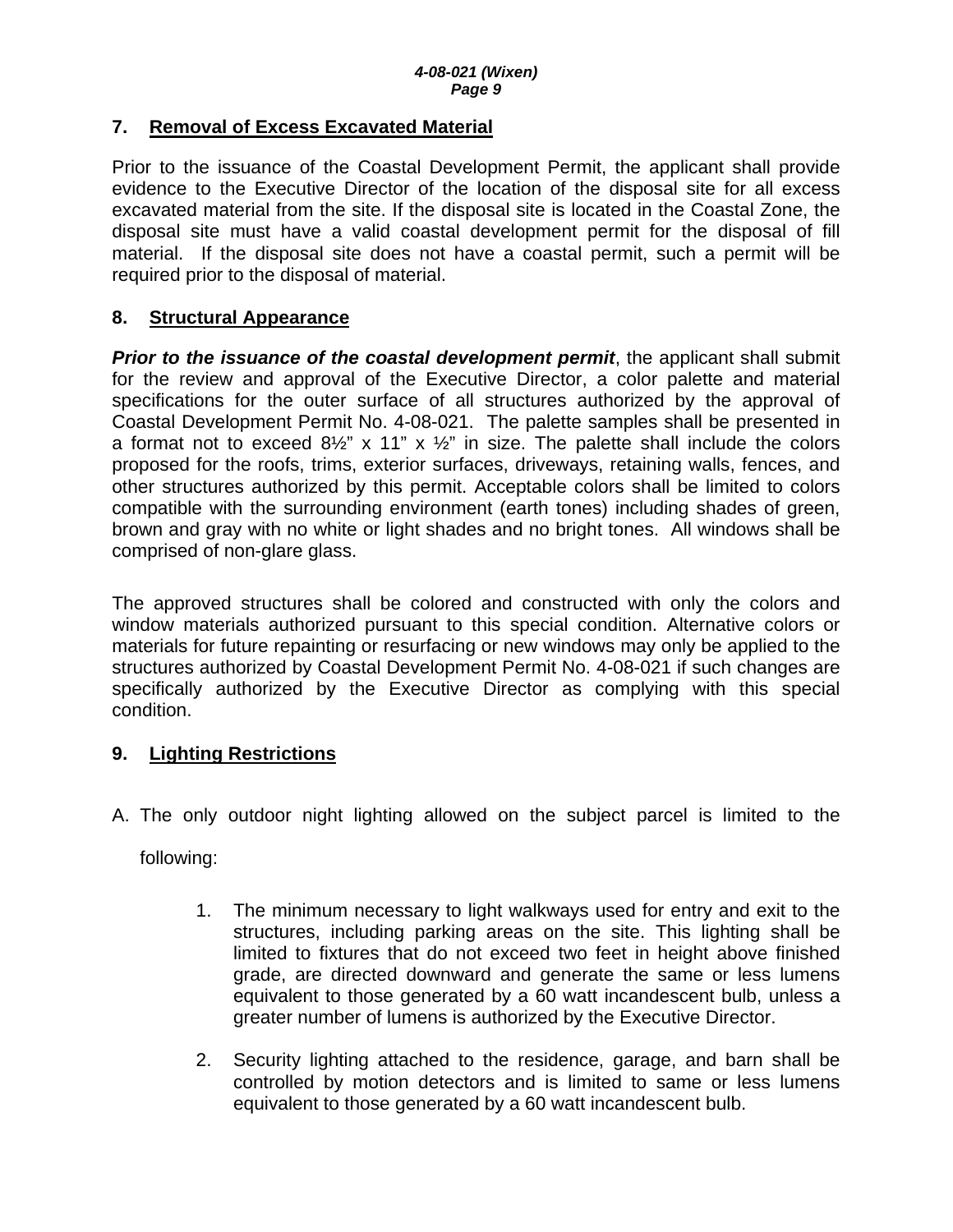- <span id="page-9-0"></span>3. The minimum necessary to light the entry area to the driveway with the same or less lumens equivalent to those generated by a 60 watt incandescent bulb.
- B. No lighting around the perimeter of the site and no lighting for aesthetic purposes is allowed.

### **10. Inspections**

- A. By acceptance of this permit, the applicant irrevocably authorizes, on behalf of himself and his successors-in-interest with respect to the subject property, Coastal Commission staff and its designated agents to enter onto the property to undertake site inspections for the purpose of monitoring compliance with the permit, including the special conditions set forth herein, and to document their findings (including, but not limited to, by taking notes, photographs, or video), subject to Commission staff providing 24 hours advanced notice to the contact person indicated pursuant to paragraph B prior to entering the property, unless there is an imminent threat to coastal resources, in which case such notice is not required. If two attempts to reach the contact person by telephone are unsuccessful, the requirement to provide 24 hour notice can be satisfied by voicemail, email, or facsimile sent 24 hours in advance or by a letter mailed three business days prior to the inspection. Consistent with this authorization, the applicant and his successors: (1) shall not interfere with such inspection/monitoring activities and (2) shall provide any documents requested by the Commission staff or its designated agents that are relevant to the determination of compliance with the terms of this permit.
- B. *Prior to issuance of the coastal development permit*, the applicant shall submit to Commission staff the email address and fax number, if available, and the address and phone number of a contact person authorized to receive the Commission's notice of the site inspections allowed by this special condition. The applicant is responsible for updating this contact information, and the Commission is entitled to rely on the last contact information provided to it by the applicant.

# **IV. FINDINGS AND DECLARATIONS**

The Commission hereby finds and declares:

# **A. PROJECT DESCRIPTION**

The applicants propose to construct a one story, 17 ft. high, 740 sq. ft. guest house with an attached 700 sq. ft. two car garage, 977 sq. ft. covered patio/eave, driveway, septic system, 520 sq. ft. solar photovoltaic system on roof of guest house, and 50 cubic yards of cut, and 16 cubic yards of fill grading (Exhibits 2-9). The cut grading is proposed to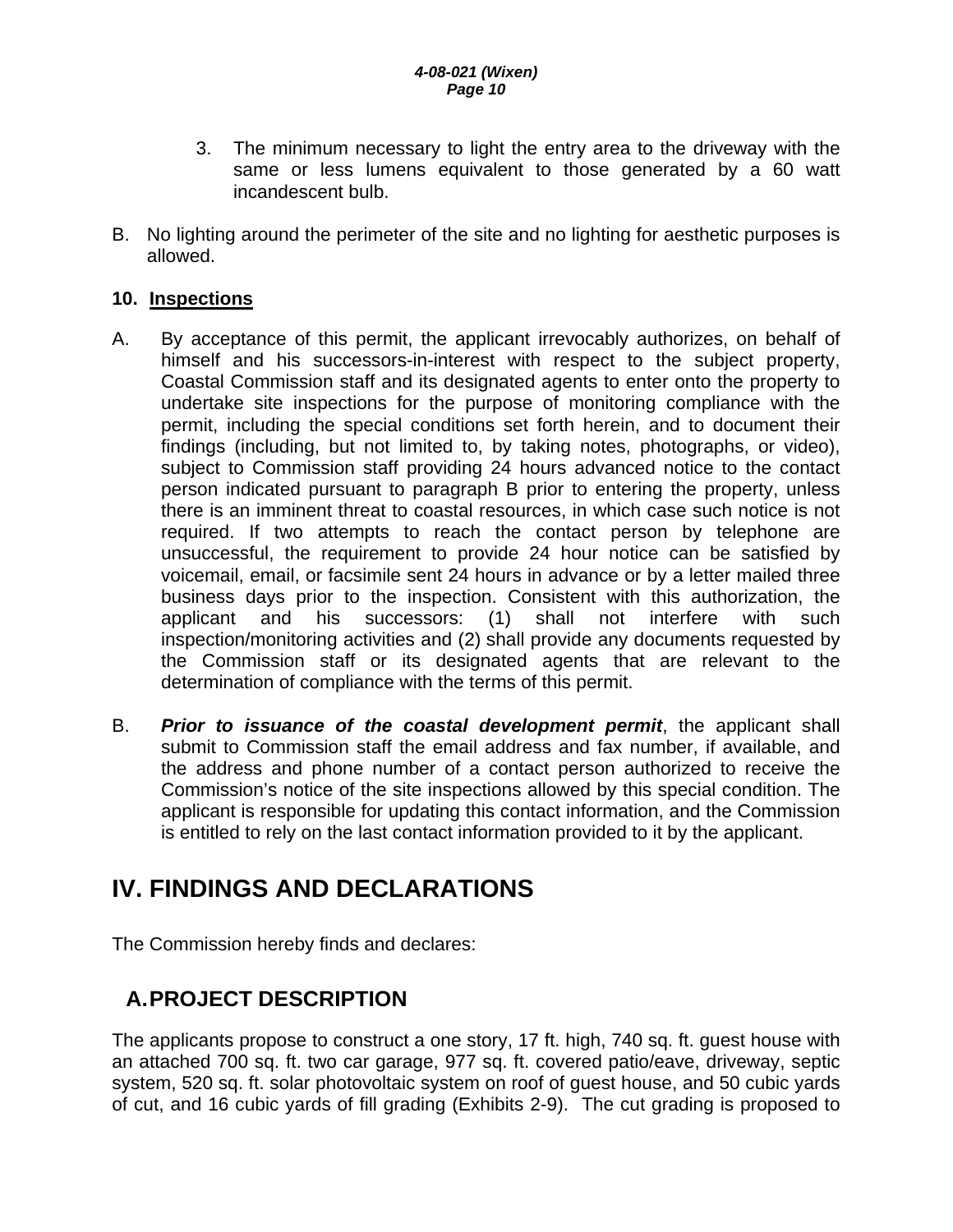create the guest house foundation and driveway, while the foundation of the former fire damaged residence located adjoining the proposed guest house will be removed and filled to direct water away from the slope along Cold Creek and north to McKain Street. All excess cut materials will be exported to an approved disposal site located outside the coastal zone. The existing and proposed driveways and walkways consist of 1,892 sq. ft. of decomposed granite on the site.

The proposed project site is located at 1950 McKain Street, Calabasas, in the Santa Monica Mountains, unincorporated Los Angeles County (Exhibit 1). The site is developed with a one story 3,100 sq. ft. single family residence and detached 651 sq. ft. garage that was originally built prior to the effective date of the Coastal Act in 1968.

The proposed new building site is a relative flat pad area located at the northwest corner of the subject parcel. The applicant initially proposed to construct the guest house on the area where the foundation of a former burned and demolished residence was located. This former residence is located immediately south of the new proposed building site near the slope leading to Cold Creek on the southwest portion of the parcel. Within the adjoining slope dropping about 50 feet to the creek channel, the creek channel includes an oak woodland with a few mature sycamore trees as compared to the common riparian habitat along creek corridors. At the request of Staff, the applicant considered three alternative locations to construct the proposed guest house on the subject parcel. The applicant has chosen an alternative site that locates the proposed guest house in the northwest corner of the subject parcel adjacent to McKain Street. This alternative site is located north of the former burned residence and as a result will be located further from the adjacent oak woodland extending the setback from the proposed guest house to the canopy of the oak woodland to 80 feet and to the canopy of riparian trees to 128 feet (Exhibit 8). Staff believes the proposed alternative site is the environmentally preferred location on the subject parcel.

Given the limited size of the structure as well as the distance and elevation from the Backbone Trail and portions of Malibu Creek State Park located to the south, public views of the structure will be minimal due to the distance and topography. The potential visibility will be further reduced by the mature landscaping that exists on the site and new proposed landscaping.

In addition, the subject parcel has been subdivided without the required coastal permit. The original parcel appears to have been about 10 acres in size (extending about 1000 feet to the south of the subject lot. However, on 12/23/1971, a previous property owner subdivided the property through foreclosure creating a separate 8.21 acre lot to the south which was subsequently sold to Mountains Restoration Trust on 10/16/2001. The applicants have explained that the unpermitted parcel located to the south was parceled off and sold to the Mountains Restoration Trust by a previous property owner. The subject parcel is part of a 2 or more parcel/lot land division, which occurred without the required coastal permit. The proposed guest house will be located on the same "resultant" lot as the existing residence. No development exists, or is proposed on the unpermitted lot located to the south. Regardless, the proposed guest house is separate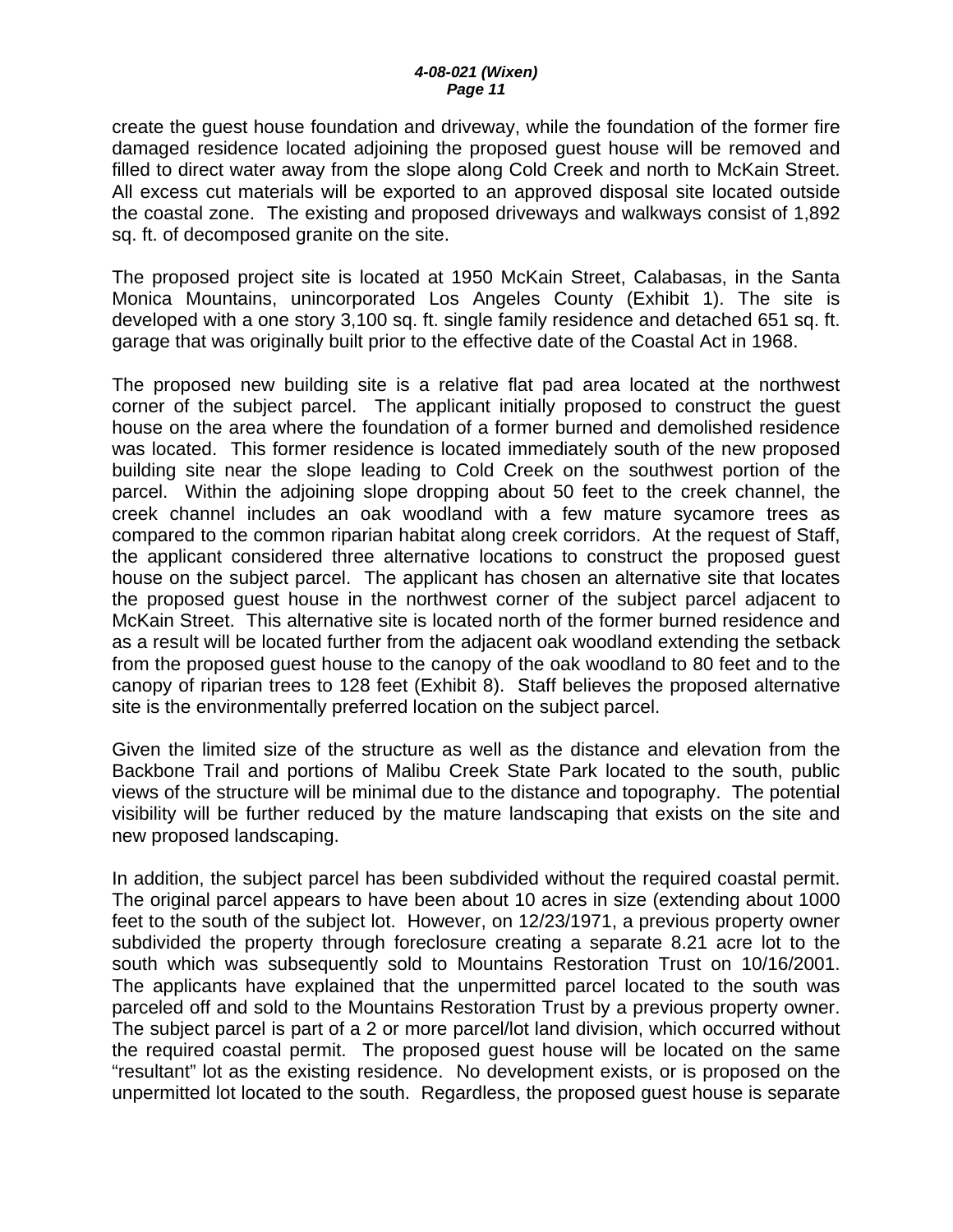<span id="page-11-0"></span>and not directly related or affected by this unpermitted land division issue and, therefore, is not addressed as part of this application. The Commission's Enforcement Division will evaluate further actions to address this matter.

The applicant submitted an initial coastal permit application (CDP 4-07-015) that was filed on 7/19/2007 and extended by the applicant to the maximum of 270 days for Commission review under the Permit Streamlining Act. In order to allow adequate time for the applicant and staff to address the coastal issues raised by the proposed project, the applicant withdrew CDP Application No. 4-07-015 on 2/26/2008, resubmitting it as CDP Application No. 4-08-021 which was filed on 2/26/2008 and the applicant again extended the review period to the maximum 270 day time limit under the Permit Streamlining Act for Commission review which now ends November 22, 2008. Therefore, the Commission must act on this application no later than the November 2008 meeting.

## **B. ENVIRONMENTALLY SENSITIVE HABITAT**

Section 30240 of the Coastal Act protects environmentally sensitive habitat areas (ESHA) by restricting development in and adjacent to ESHA. Section 30240 states:

*(a) Environmentally sensitive habitat areas shall be protected against any significant disruption of habitat values, and only uses dependent on such resources shall be allowed within such areas.* 

 *(b) Development in areas adjacent to environmentally sensitive habitat areas and parks and recreation areas shall be sited and designed to prevent impacts which would significantly degrade such areas, and shall be compatible with the continuance of such habitat areas.*

Section **30107.5** of the Coastal Act, defines an environmentally sensitive area as:

*"Environmentally sensitive area" means any area in which plant or animal life or their habitats are either rare or especially valuable because of their special nature or role in an ecosystem and which could be easily disturbed or degraded by human activities and developments.* 

In addition, the Malibu/Santa Monica Mountains LUP provides policy guidance regarding the protection of environmentally sensitive habitats. The Coastal Commission has applied the following relevant policies as guidance in the review of development proposals in the Santa Monica Mountains.

*P57 Designate the following areas as Environmentally Sensitive Habitat Areas (ESHAs): (a) those shown on the Sensitive Environmental Resources Map (Figure 6), and (b) any undesignated areas which meet the criteria and which are identified through the biotic review process or other means, including those oak woodlands and other areas*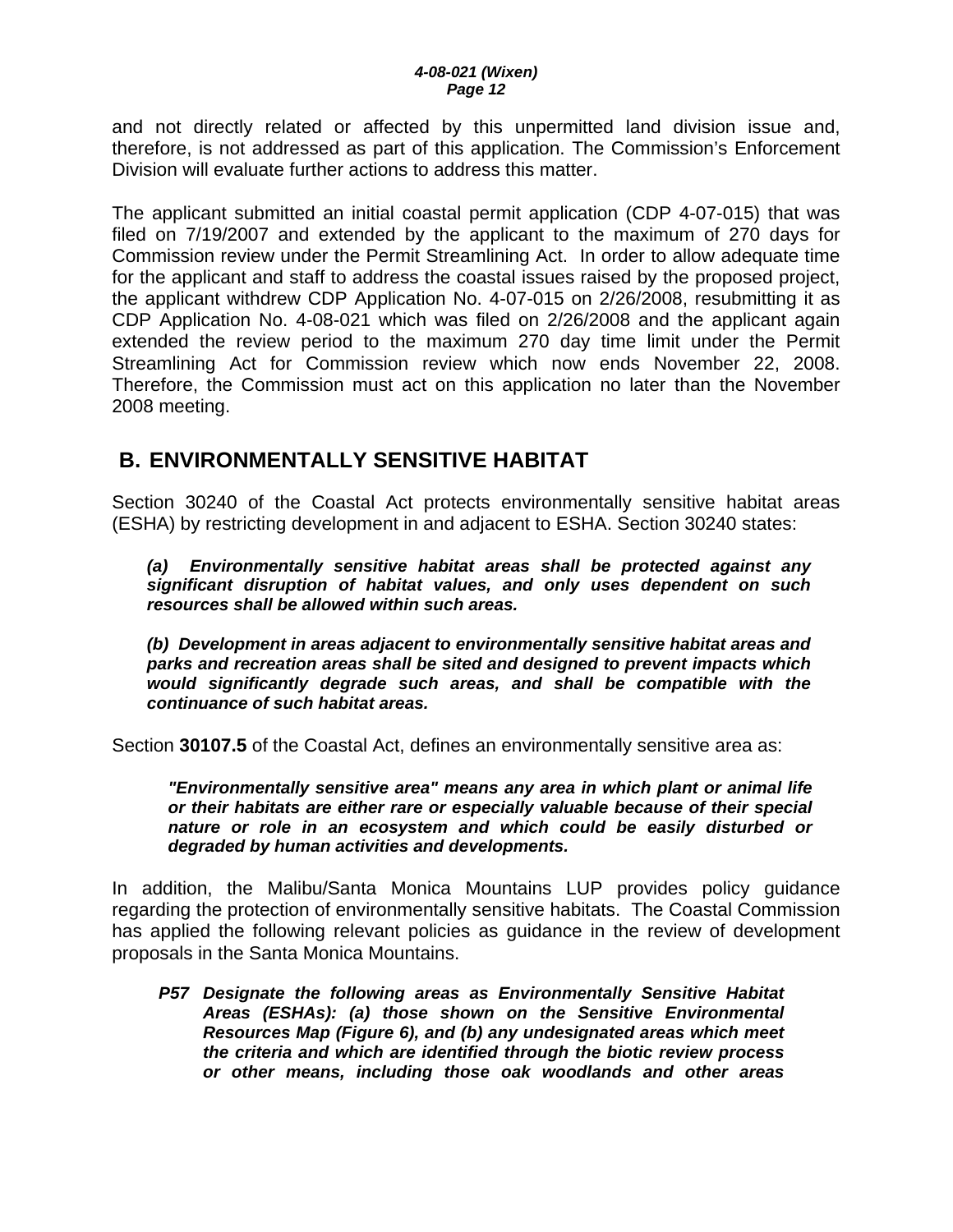*identified by the Department of Fish and Game as being appropriate for ESHA designation.* 

- *P63 Uses shall be permitted in ESHAs, DSRs, Significant Watersheds, and Significant Oak Woodlands, and Wildlife Corridors in accordance with Table l and all other policies of this LCP.*
- *P68 Environmentally sensitive habitat areas (ESHAs) shall be protected against significant disruption of habitat values, and only uses dependent on such resources shall be allowed within such areas. Residential use shall not be considered a resource dependent use.*
- *P69 Development in areas adjacent to environmentally sensitive habitat areas (ESHAs) shall be subject to the review of the Environmental Review Board, shall be sited and designed to prevent impacts which would significantly degrade such areas, and shall be compatible with the continuance of such habitat areas.*
- *P74 New development shall be located as close as feasible to existing roadways, services, and existing development to minimize the effects on sensitive environmental resources.*
- *P82 Grading shall be minimized for all new development to ensure the potential negative effects of runoff and erosion on these resources are minimized.*
- *P84 In disturbed areas, landscape plans shall balance long-term stability and minimization of fuel load. For instance, a combination of taller, deep-rooted plants and low-growing ground covers to reduce heat output may be used. Within ESHAs and Significant Watersheds, native plant species shall be used, consistent with fire safety requirements.*

#### **1. Project Description and Site Specific Biological Resource Information**

The subject site is located on the south side of McKain Street, just north of Cold Creek and south of one of the intersections between Mulholland Highway and Cold Canyon Road along the north side of Cold Canyon. Cold Creek is a designated blue-line stream located just beyond the subject parcel to the south. The developed portion of the parcel is relatively flat, with the southern portion sloping south towards Cold Creek. Elevations range from about 994 feet above sea level at McKain Street down to about 960 feet above sea level. Cold Creek is located about 940 feet above sea level.

The site is currently developed with a single family residence and detached garage. A small cabin was constructed in the mid 1920's on the western portion of the site which burned in a 1971 wildfire. The proposed guest house is located immediately north of the former cabin.

The applicant submitted the Biological Resource Evaluation, listed in the Substantive File Documents, which addresses the habitats present on the project site. The report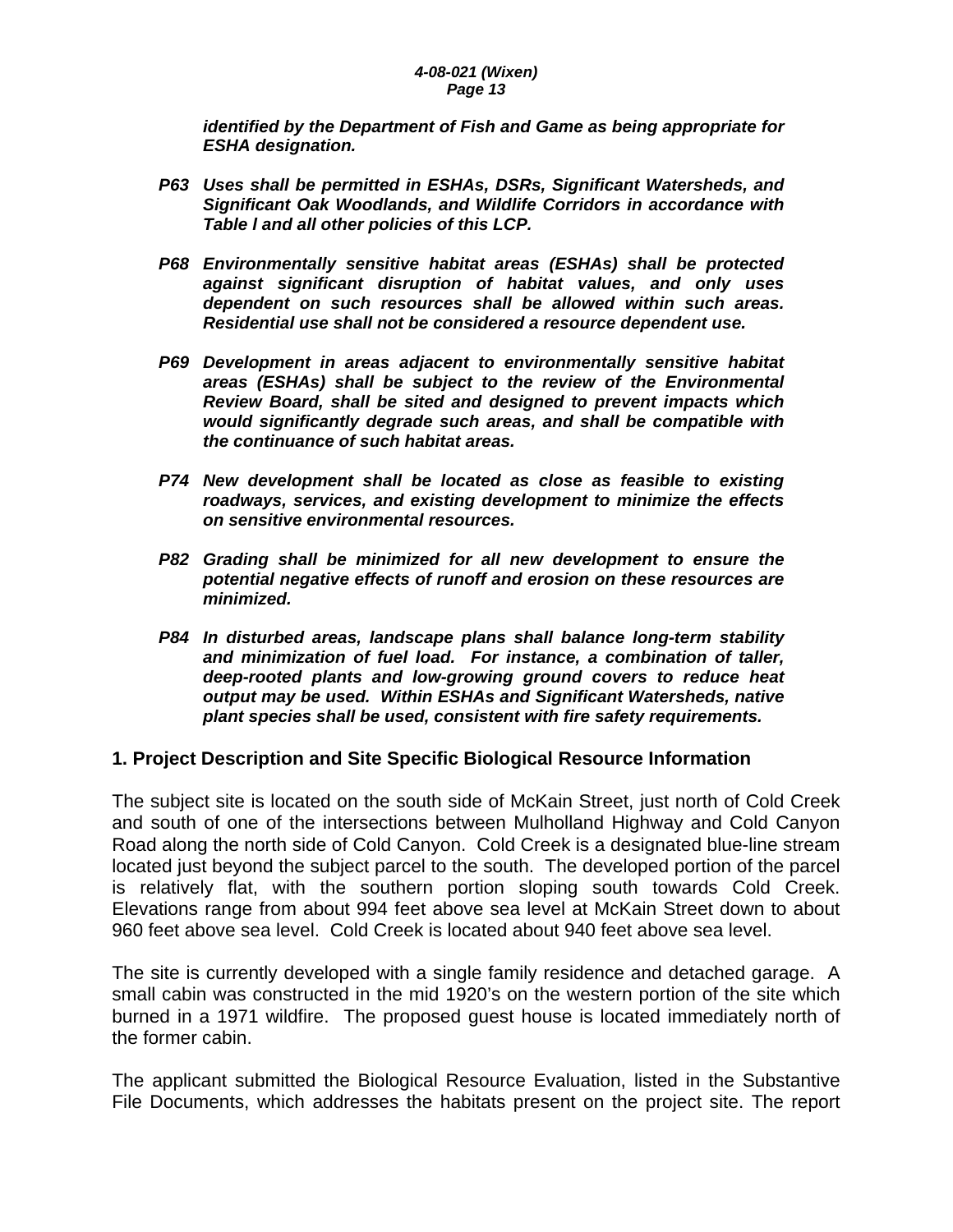identifies one vegetation/habitat community on the project site consisting of coast live oak woodland. The southeast portion of the site where the residence is located includes numerous mature coast live oak trees associated with the oak woodland canyon below within the creek area and a few sparsely scattered understory plants including toyon, laurel sumac and coyote brush. The canopy of these oak trees extends over portions of the roof of the existing residence; there is no setback from the edge of this oak woodland canopy from the existing residence. There are a few mature sycamore trees located beyond the subject site within the creek area on the western slope of the creek. The remainder of the parcel includes oak trees and native landscaping near the residence, non-native grass, fruit trees and a garden on the western portion of the parcel. The Biological Resource Evaluation concludes there is evidence that considerable efforts have been made in eradicating non-native plant species from this area, including pine trees. No significant wildlife species were identified on the subject site.

A map of the habitats on the site was also prepared by the biological consultant. Commission staff visited the subject property on July 30, 2008 and confirmed that the site description and aerial maps provided in the Evaluation were accurate. While there is scattered residential development in the area, there is undisturbed, contiguous oak woodland habitat to the south, southeast, and southwest across Cold Creek. Exhibit 9 is a 2007 aerial photograph of the project site and immediate surrounding area.

According to public information, the applicant purchased the subject parcel in May of 2005 for a price of \$2,189,000.00. The parcel was designated in the Los Angeles County Land Use Plan for residential use. The Rural Land III land use designation applies to the property that allows residential development at a maximum density of 1 dwelling unit per 2 acres of land. The parcel is 1.72-acres in size, and there are other scattered, residential developments in the same area. Public parkland has been acquired in this general vicinity, the Malibu Creek State Park. There is currently no offer to purchase the property from any public park agency.

At the request of Staff, the applicant has reviewed numerous alternative project sites for the proposed guest house. The revised project now includes a site on the western portion of the parcel set adjacent to the Los Angeles County front yard and side yard setbacks adjacent to McKain Street on the portion of the parcel located within the fuel modification area of the existing residence and garage on the subject parcel.

Not including the area of the driveway or turnaround, the proposed development area for the guest house is estimated by the applicant to measure approximately 2,144 sq. ft. The existing development area of the residence and garage is approximately 5,836 sq. ft. The applicant's approved fuel modification plan (approved by the Los Angeles County Fire Department) shows the use of the three zones of vegetation modification. Zones "A" (setback zone) and "B" (irrigation zone) are shown extending in a total radius of approximately between 0 to 150 feet from the proposed structures due to the Oak woodland. A "C" Zone (thinning zone) is provided for a distance of 35 - 50 feet beyond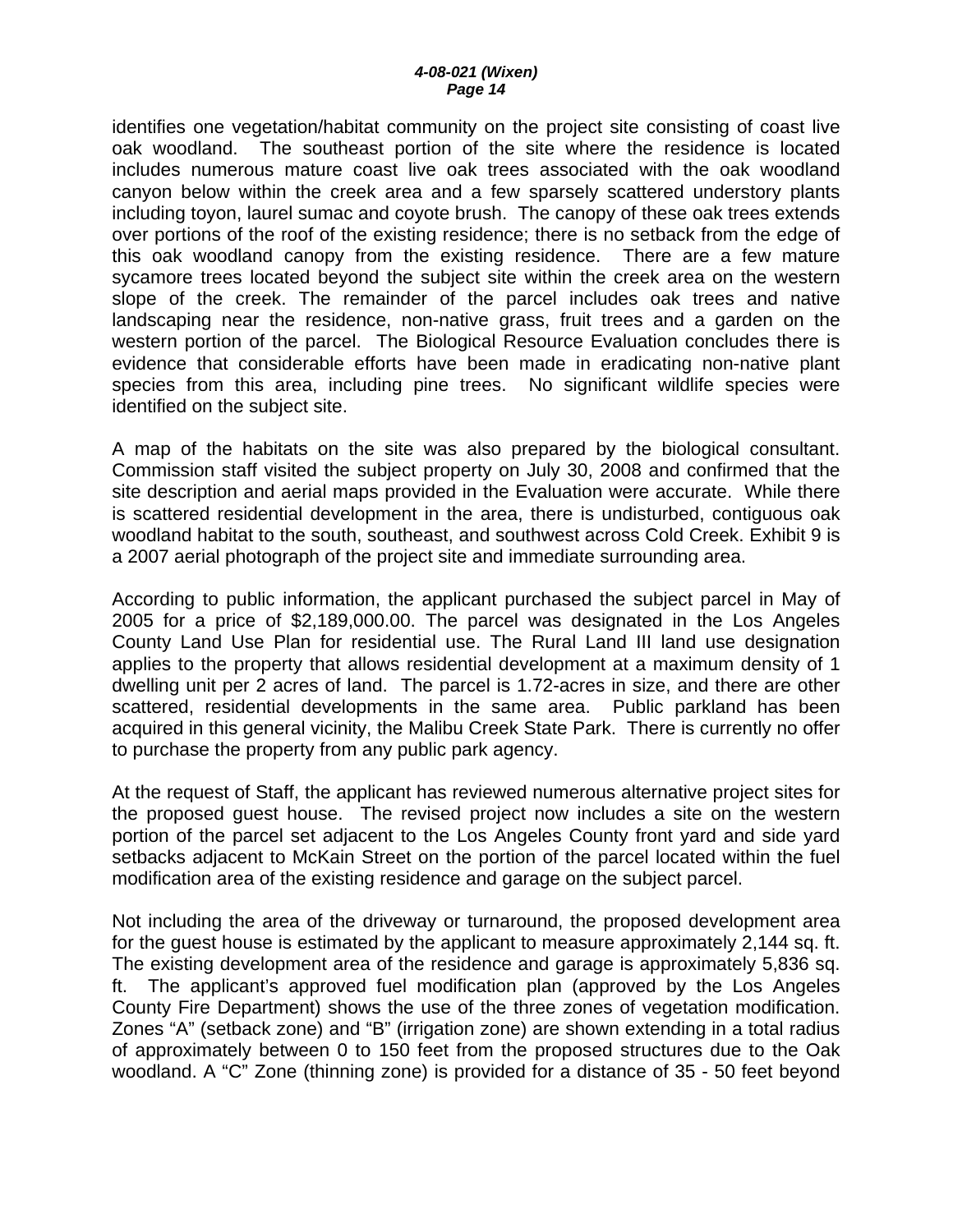the "A" and "B" zones to a maximum of 75 feet to the south in the direction of Cold Creek yet about 35 feet beyond the creek (Exhibit 7).

#### **2. ESHA Designation on the Project Site.**

 $\overline{a}$ 

Pursuant to Section 30107.5, in order to determine whether an area constitutes an ESHA, and is therefore subject to the protections of Section 30240, the Commission must answer three questions:

1) Is there a rare species or habitat in the subject area?

2) Is there an especially valuable species or habitat in the area, which is determined based on:

a) whether any species or habitat that is present has a special nature, OR

b) whether any species or habitat that is present has a special role in the ecosystem;

3) Is any habitat or species that has met either test 1 or test 2 (i.e., that is rare or especially valuable) easily disturbed or degraded by human activities and developments?

If the answers to questions one or two and question three are "yes", the area is ESHA.

The project site is located within the Mediterranean Ecosystem of the Santa Monica Mountains. The Coastal Commission has found that the Mediterranean Ecosystem in the Santa Mountains is rare, and valuable because of its relatively pristine character, physical complexity, and resultant biological diversity. Large, contiguous, relatively pristine areas of native habitats, such as coastal sage scrub, chaparral, oak woodland, and riparian woodland have many special roles in the Mediterranean Ecosystem, including the provision of critical linkages between riparian corridors, the provision of essential habitat for species that require several habitat types during the course of their life histories, the provision of essential habitat for local endemics, the support of rare species, and the reduction of erosion, thereby protecting the water quality of coastal streams. Additional discussion of the special roles of these habitats in the Santa Monica Mountains ecosystem are discussed in the March 25, 2003 memorandum prepared by the Commission's Ecologist, Dr. John Dixon<sup>[1](#page-14-0)</sup> (hereinafter "Dr. Dixon Memorandum"), which is incorporated as if set forth in full herein.

Unfortunately, the native habitats of the Santa Monica Mountains, such as coastal sage scrub, chaparral, oak woodland and riparian woodlands are easily disturbed by human activities. As discussed in the Dr. Dixon Memorandum, development has many welldocumented deleterious effects on natural communities of this sort. These environmental impacts may be both direct and indirect and include, but certainly are not limited to, the effects of increased fire frequency, of fuel modification, including

<span id="page-14-0"></span><sup>&</sup>lt;sup>1</sup> The March 25, 2003 Memorandum Regarding the Designation of ESHA in the Santa Monica Mountains, prepared by John Dixon, Ph. D, is available on the California Coastal Commission website at http://www.coastal.ca.gov/ventura/smm-esha-memo.pdf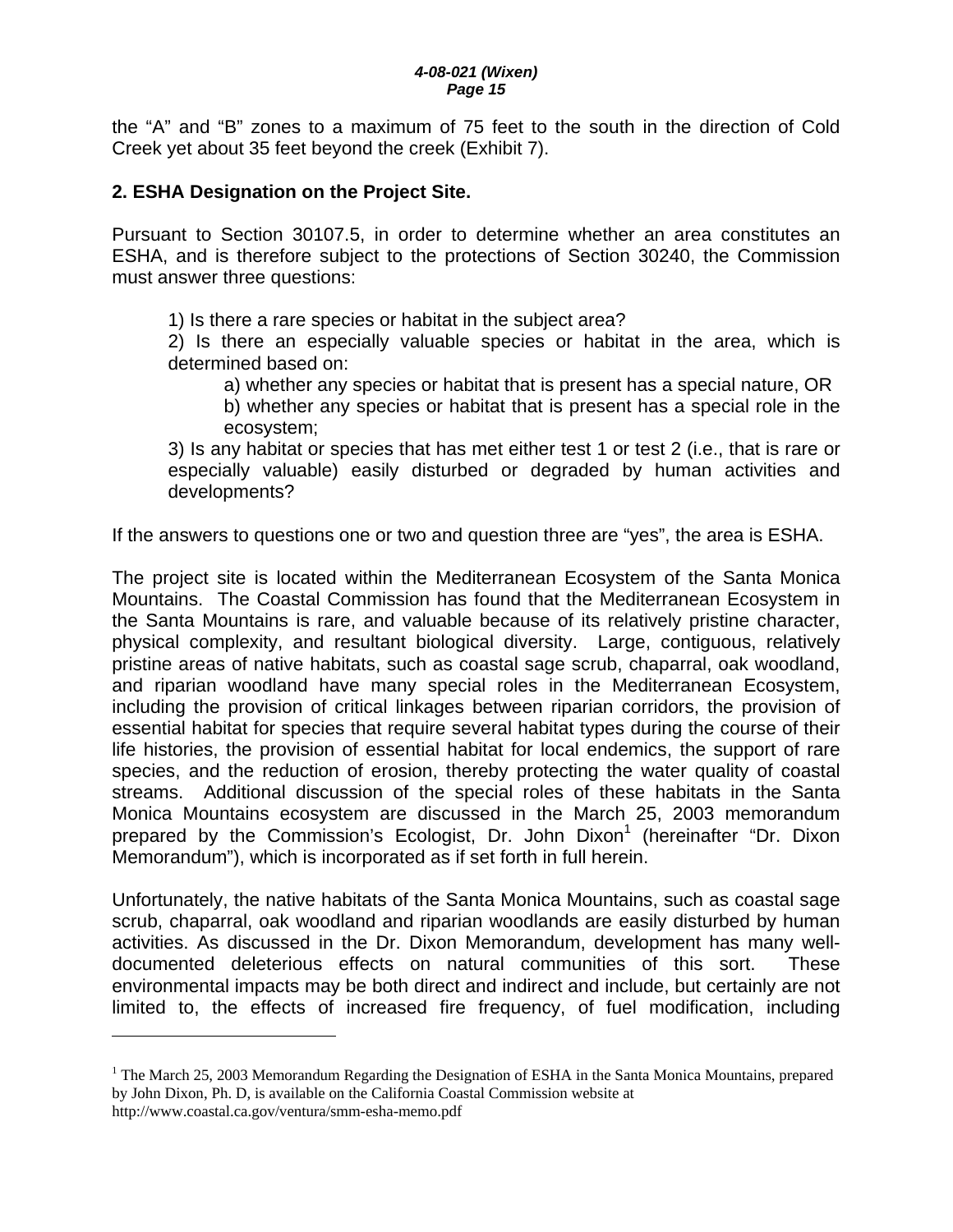vegetation clearance, of introduction of exotic species, and of night lighting. Increased fire frequency alters plant communities by creating conditions that select for some species over others. The removal of native vegetation for fire protection results in the direct removal or thinning of habitat area. Artificial night lighting of development affects plants, aquatic and terrestrial invertebrates, amphibians, fish, birds and mammals. Thus, large, contiguous, relatively pristine areas of native habitats, such as coastal sage scrub, chaparral, oak woodland, and riparian woodlands are especially valuable because of their special roles in the Santa Monica Mountains ecosystem and are easily disturbed by human activity. Accordingly, these habitat types meet the definition of ESHA. This is consistent with the Commission's past findings in support of its actions on many permit applications and in adopting the Malibu LCP<sup>2</sup>.

As described above, the project site contains sensitive Oak Woodland habitat on the project site. This Oak Woodland habitat, which is part of the Cold Creek corridor, and the areas to the southwest, south and southeast which are beyond the project site are part of a large, contiguous block of pristine native vegetation including a few sycamore trees considered riparian habitat. As discussed above and in the Dr. Dixon Memorandum, this habitat is especially valuable because of its special role in the ecosystem of the Santa Monica Mountains and it is easily disturbed by human activity. Accordingly, the Commission finds that the Oak Woodland habitat on the project site does not meet the definition of ESHA in the Coastal Act.

## **3. Siting and Design Alternatives to Avoid ESHA**

 $\overline{a}$ 

In this case, siting and design alternatives have been considered in order to identify the alternative that can avoid and minimize impacts to ESHA to the greatest extent feasible. In past permit actions, the Commission has allowed up to 10,000 sq. ft. of development area for a residence on a parcel zoned for residential development in this area of the Santa Monica Mountains to avoid a taking of property. As detailed above, the proposed development area (including both the existing residence on site and the new proposed guest house) conforms to the maximum development area of 10,000 sq. ft. All proposed structures are located within this development area. , The proposed guest house will be located on an existing flat pad entirely within a previously developed portion of the subject site adjacent to the access road, McKain Street.

As currently proposed by the applicant, the guest house is located on a site that is set back 80 feet or more from the oak woodland canopy and approximately 130 feet from Cold Creek located downslope. Commission staff has visited the site and confirmed that there are no feasible locations on site that would provide for a greater setback from the oak woodland canopy. In past permit actions, the Commission has typically required that new development be set back 100 ft. or more from ESHA in order to provide an adequate buffer. However, in this case, the Commission finds that although the proposed guest house will only be located approximately 80 ft. from the canopy of

<span id="page-15-0"></span><sup>&</sup>lt;sup>2</sup> Revised Findings for the City of Malibu Local Coastal Program (as adopted on September 13, 2002) adopted on February 6, 2003.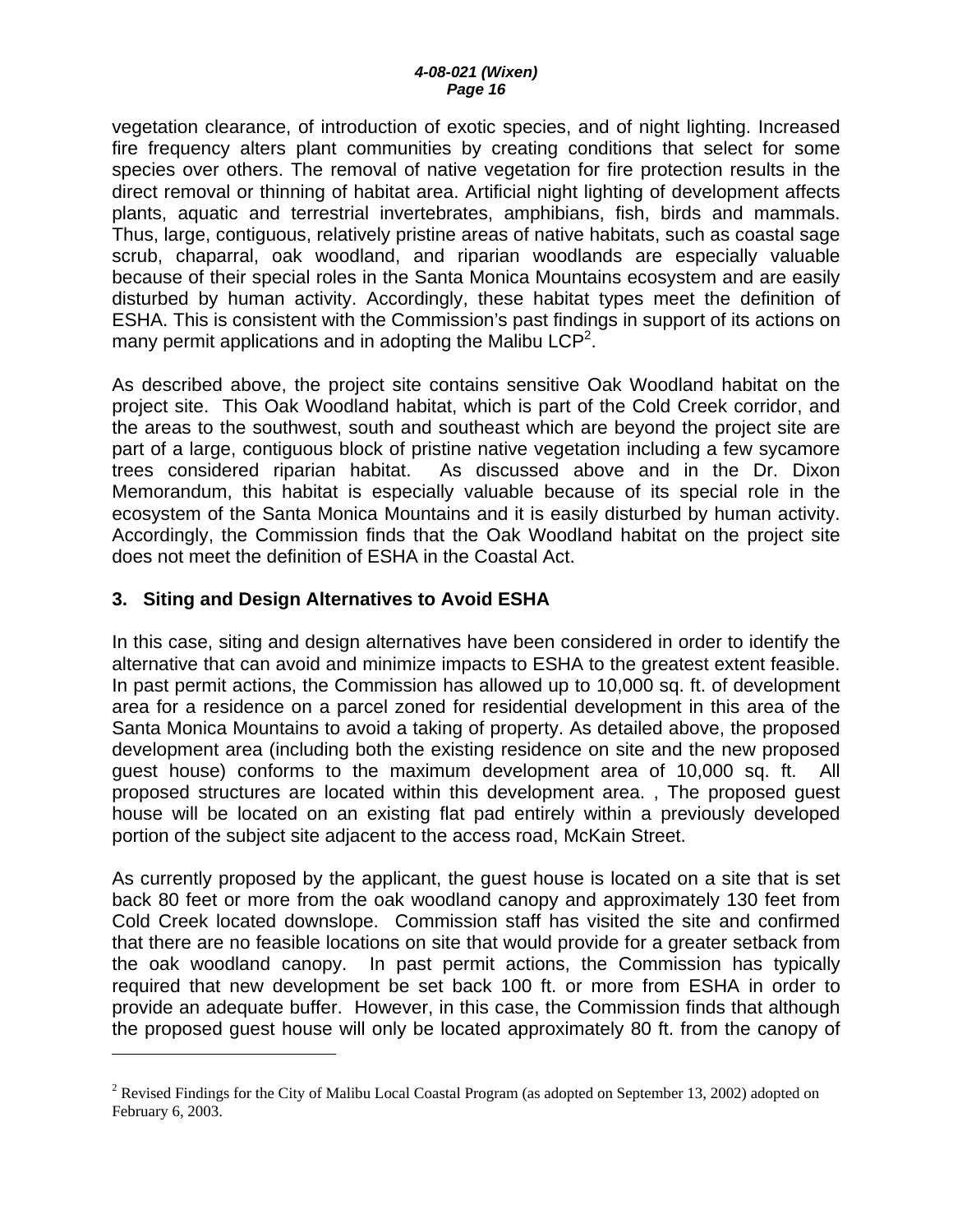the adjacent oak woodland, there are unique, site-specific factors which would allow for the reduced setback while still avoiding any adverse impacts to the adjacent ESHA. In this case, the existing residence is located within the canopy of the oak woodland with no buffer. The new proposed guest house, although clustered near the residence, will also be located more than 80 ft. further from the oak woodland/riparian areas on site than the existing residence on site and is not expected to result in any additional cumulative impacts to the adjacent ESHA. Further, due to overlapping fuel modification zones from the existing residence on the subject site and an existing residence on the neighboring parcel immediately north of the site, no new or additional fuel modification requirements are necessary for the proposed guest house. Thus, the proposed guest house is not expected to result in any new adverse impacts to the oak woodland on site and the oak woodland/riparian habitat areas off site. As such, the Commission concludes that the proposed siting and design of the project will avoid impacts to ESHA. Thus, the proposed project will not result in any new impacts to ESHA due to its location.

### **4. Fuel Modification**

While impacts resulting from development within ESHA can be reduced through siting and design alternatives for new development and by ensuring that the remaining ESHA on the site is permanently protected, they cannot be completely avoided, given the location of ESHA on and around the project site, the high fire risk in the Santa Monica Mountains, and the need to modify fuel sources to protect life and property from wildfire.

Fuel modification is the removal or modification of combustible native or ornamental vegetation. It may include replacement with drought tolerant, fire resistant plants. The amount and location of required fuel modification will vary according to the fire history of the area, the amount and type of plant species on the site, topography, weather patterns, construction design, and siting of structures. There are typically three fuel modification zones applied by the Los Angeles County Fire Department, which include a setback zone immediately adjacent to the structure (Zone A) where all native vegetation must be removed, an irrigated zone adjacent to Zone A (Zone B) where most native vegetation must be removed or widely spaced, and a thinning zone (Zone C) where native vegetation may be retained if thinned or widely spaced although particular highfuel plant species must be removed. The combined required fuel modification area around structures can extend up to a maximum of 200 feet. If there is not adequate area on the project site to provide the required fuel modification for structures, then brush clearance may also be required on adjacent parcels. In this way, for a large area around any permitted structures, native vegetation will be cleared, selectively removed to provide wider spacing, and thinned. The Commission has found in past permit actions, that a new residential development (with a 10,000 sq. ft. development area) within ESHA with a full 200 foot fuel modification radius will result in impact (either complete removal, irrigation, or thinning) to ESHA habitat of four to five acres.

Obviously, native vegetation that is cleared and replaced with ornamental species or substantially removed and widely spaced will be lost as habitat and watershed cover. As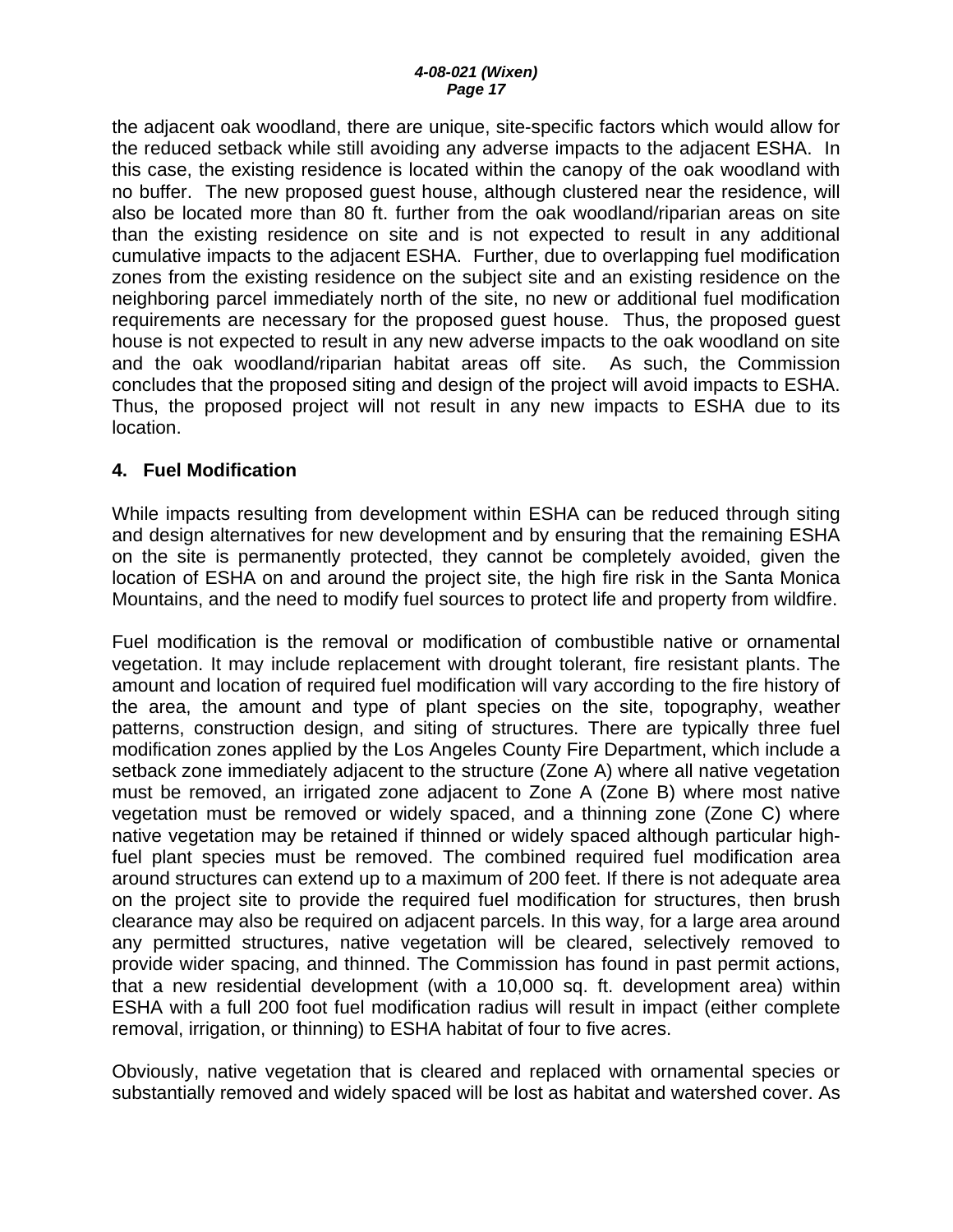discussed in the Dr. Dixon Memorandum<sup>[3](#page-17-0)</sup>, the cumulative loss of habitat cover also reduces the value of the sensitive resource areas as a refuge for birds and animals, for example by making them—or their nests and burrows—more readily apparent to predators. Further, fuel modification can result in changes to the composition of native plant and wildlife communities, thereby reducing their habitat value. Although the impacts from habitat removal cannot be avoided, the Commission finds that the loss of ESHA resulting from the removal, conversion, or modification of natural habitat for new development including the building site area, and fuel modification can be mitigated in order to ensure that ESHA impacts are minimized to the extent feasible.

The applicant has submitted a Los Angeles County Fire Department approved fuel modification plan dated 8/16/06. The plan indicates that because the guest house is located within the current fuel modification area of the existing residence on site and the overlapping fuel modification area of an existing residence located on the adjoining parcel to the north, no additional fuel modification or vegetation clearance is required for the proposed guest house. Further, the plans indicate that no fuel modification is required within the creek corridor or within the oak woodland. The proposed guest house is clustered with regard to the existing residence within a development area of 7,980 sq. ft.. The applicant has revised the proposed project to relocate the guest house immediately adjacent to the existing access roadway in order to increase its setback from the oak woodland to the maximum extent feasible (80 feet from the oak canopy and 128 feet from the riparian canopy). The Los Angeles County Fire Department has approved a fuel modification plan for the initially located guest house as identified in Exhibit 7. The currently proposed guest house is located further north and west to increase the setback from the oak woodland. The Los Angeles County Fire Department approved fuel modification plan provides that no fuel modification, except for the removal of dead and downed wood, is required for the oak woodland and riparian area located along the creek area nor within the oak woodland adjacent to the existing residence. Due to the overlapping fuel modification zones for the existing residence and the residence located on the adjoining parcel to the north, no additional fuel modification is required on site for the proposed guest house. Thus, the proposed project will not result in any new impacts to ESHA due to fuel modification requirements.

### **5. Additional Mitigation Measures to Address Additional ESHA Impacts**

 $\overline{a}$ 

The Commission finds that the use of non-native and/or invasive plant species for residential landscaping results in both direct and indirect adverse effects to native plants species indigenous to the Malibu/Santa Monica Mountains area. Direct adverse effects from such landscaping result from the direct occupation or displacement of native plant communities by new development and associated non-native landscaping, and mitigation for that effect was discussed in the previous section. Indirect adverse effects include offsite migration and colonization of native plant habitat by non-native/invasive

<span id="page-17-0"></span><sup>&</sup>lt;sup>3</sup> The March 25, 2003 Memorandum Regarding the Designation of ESHA in the Santa Monica Mountains, prepared by John Dixon, Ph. D, is available on the California Coastal Commission website at http://www.coastal.ca.gov/ventura/smm-esha-memo.pdf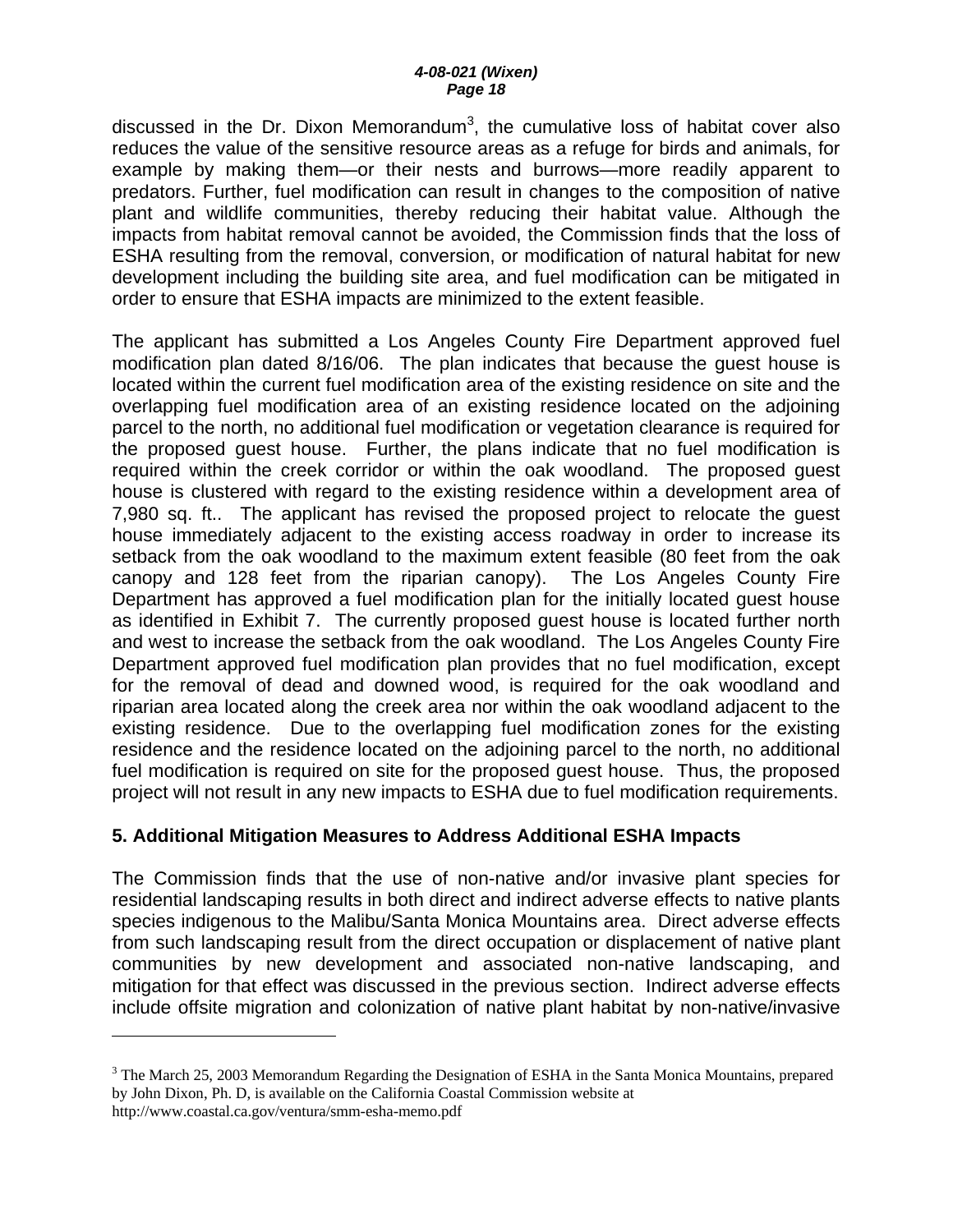plant species (which tend to outcompete native species) adjacent to new development. The Commission notes that the use of exotic plant species for residential landscaping has already resulted in significant adverse effects to native plant communities in the Malibu/Santa Monica Mountains area. This sort of impact was not addressed in the prior section. Therefore, in order to minimize adverse effects to the indigenous plant communities of the Malibu/Santa Monica Mountains area that are not directly and immediately affected by the proposed development, **Special Condition 2** requires that all landscaping consist primarily of native plant species and that invasive plant species shall not be used.

In addition, the Commission has found that night lighting of ESHA areas in the Malibu/Santa Monica Mountains may alter or disrupt feeding, nesting, and roosting activities of native wildlife species. Therefore, **Special Condition 9**, Lighting Restriction, limits night lighting of the site in general; limits lighting to the developed area of the site; and requires that lighting be shielded downward. Limiting security lighting to low intensity security lighting will assist in minimizing the disruption of wildlife that is commonly found in this rural and relatively undisturbed area and that traverses the area at night.

Furthermore, fencing of the property would adversely impact the movement of wildlife through the ESHA and wildlife migration corridor on this parcel. Therefore, the Commission finds it is necessary to limit fencing to the perimeter of the development area (building pad) and driveway. This is required to be shown on the landscaping plan, required **in Special Condition 2**

Finally, the Commission finds that the amount and location of any new development that could be built in the future on the subject site consistent with the resource protection policies of the Coastal Act is significantly limited by the unique nature of the site and the environmental constraints discussed above. Therefore, the permitting exemptions that apply by default under the Coastal Act for, among other things, improvements to existing guest houses and related repair and maintenance activities may be inappropriate here. In recognition of that fact, and to ensure that any future structures, additions, change in landscaping or intensity of use at the project site that may otherwise be exempt from coastal permit requirements are reviewed by the Commission for consistency with the resource protection policies of the Coastal Act, **Special Condition 5**, the future development restriction, has been required.

Finally, **Special Condition 6** requires the applicant to record a deed restriction that imposes the terms and conditions of this permit as restrictions on use and enjoyment of the property and thereby provides any prospective purchaser of the site with recorded notice that the restrictions are imposed on the subject property.

Finally, in order to ensure that the terms and conditions of this permit are adequately implemented, **Special Condition 10** authorizes Commission staff to enter onto the property (subject to 24 hour notice to the property owner) to undertake site inspections for the purpose of monitoring compliance with the permit.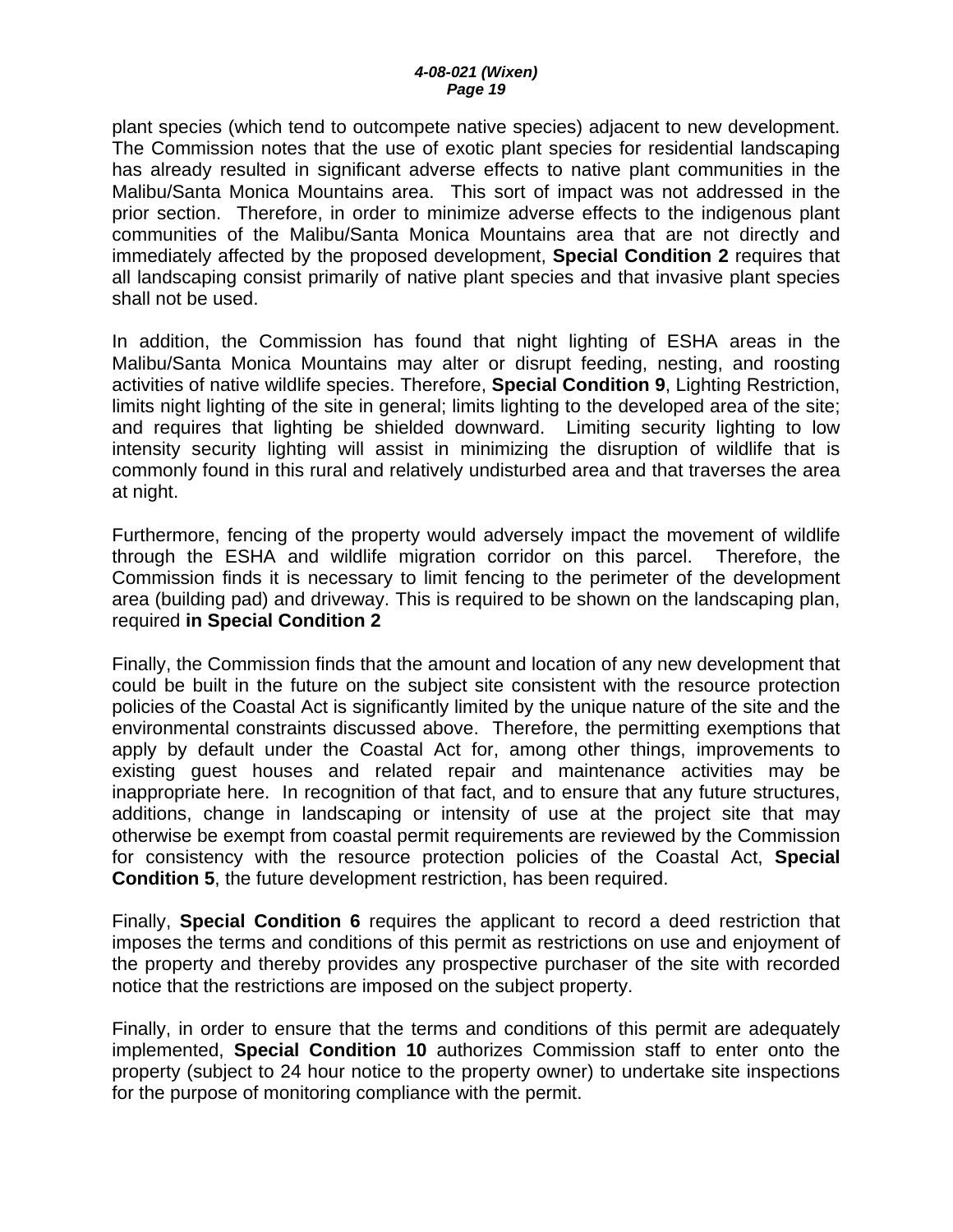<span id="page-19-0"></span>For the reasons set forth above, the Commission finds that the proposed project, as conditioned, is consistent with Section 30240 of the Coastal Act.

# **C. HAZARDS AND GEOLOGIC STABILITY**

Section 30253 of the Coastal Act states, in pertinent part, that new development shall:

*(1) Minimize risks to life and property in areas of high geologic, flood, and fire hazard.* 

*(2) Assure stability and structural integrity, and neither create nor contribute significantly to erosion, instability, or destruction of the site or surrounding area or in any way require the construction of protective devices that would substantially alter natural landforms along bluffs and cliffs.* 

The proposed development is located in the Malibu/Santa Monica Mountains area, an area historically subject to significant natural hazards including, but not limited to, landslides, erosion, flooding and wild fire. The submitted geology, geotechnical, and/or soils reports referenced as Substantive File Documents conclude that the project site is suitable for the proposed project based on the evaluation of the site's geology in relation to the proposed development. The reports contain recommendations to be incorporated into the project plans to ensure the stability and geologic safety of the proposed project, the project site, and the adjacent properties. To ensure stability and structural integrity and to protect the site and the surrounding sites, the Commission requires the applicant to comply with the recommendations contained in the applicable reports, to incorporate those recommendations into all final design and construction plans, and to obtain the geotechnical consultant's approval of those plans prior to the commencement of construction.

Additionally, to minimize erosion and ensure stability of the project site, the project must include adequate drainage and erosion control measures. In order to achieve these goals, the Commission requires the applicant to submit drainage and interim erosion control plans certified by the geotechnical engineer.

Further, the Commission finds that, for the project to ensure stability and avoid contributing significantly to erosion, all slopes and disturbed areas of the subject site must be landscaped, primarily with native plants, to stabilize disturbed soils and reduce erosion resulting from the development.

Although the conditions described above render the project sufficiently stable to satisfy the requirements of Section 30253, no project is wholly without risks. Due to the fact that the proposed project is located in an area subject to an extraordinary potential for damage or destruction from natural hazards, including wildfire, those risks remain substantial here. If the applicant nevertheless chooses to proceed with the project, the Commission requires the applicant to assume the liability from these associated risks. Through the assumption of risk condition, the applicant acknowledges the nature of the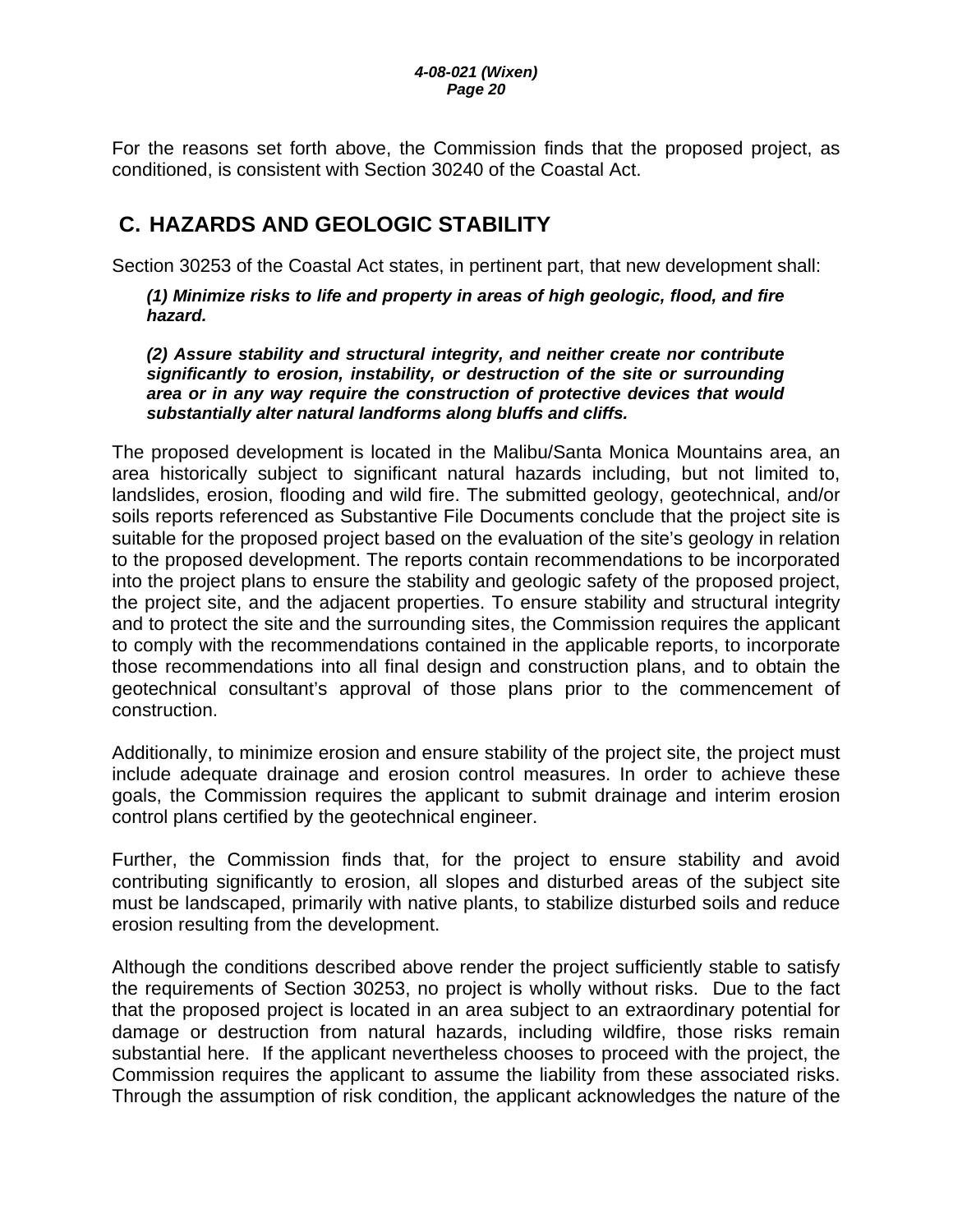<span id="page-20-0"></span>fire and/or geologic hazard that exists on the site and that may affect the safety of the proposed development.

The proposed grading will not be balanced on the project site and will result in a surplus of graded material. Excavated materials that are placed in stockpiles are subject to increased erosion, and if retained upon the site, such materials may contribute to additional unpermitted landform alteration. In order to ensure that excavated material will not be stockpiled on site and that landform alteration is minimized, the Commission requires the applicant to remove all excavated material from the site to an appropriate location and provide evidence to the Executive Director of the location of the disposal site prior to the issuance of the permit.

The following special conditions are required, as determined in the findings above, to assure the project's consistency with Section 30253 of the Coastal Act and as a response to the risks associated with the project:

Special Condition 1. Plans Conforming to Geotechnical Engineer's Recommendations Special Condition 2. Landscaping, Erosion Control, and Fuel Modification Plans Special Condition 3. Assumption of Risk Special Condition 4. Drainage and Polluted Runoff Control Plan Special Condition 7. Removal of Excess Excavated Material

For the reasons set forth above, the Commission finds that, as conditioned, the proposed project is consistent with Section 30253 of the Coastal Act.

## **D. WATER QUALITY**

Section 30231 of the Coastal Act states that:

*The biological productivity and the quality of coastal waters, streams, wetlands, estuaries, and lakes appropriate to maintain optimum populations of marine organisms and for the protection of human health shall be maintained and, where feasible, restored through, among other means, minimizing adverse effects of waste water discharges and entrainment, controlling runoff, preventing depletion of ground water supplies and substantial interference with surface water flow, encouraging waste water reclamation, maintaining natural vegetation buffer areas that protect riparian habitats, minimizing alteration of natural streams.* 

The Commission recognizes that new development in the Santa Monica Mountains has the potential to adversely impact coastal water quality because changes such as the removal of native vegetation, the increase in impervious surfaces, and the introduction of new residential uses cause increases in runoff, erosion, and sedimentation and the introduction of pollutants such as petroleum, cleaning products, pesticides, and other pollutants, as well as effluent from septic systems.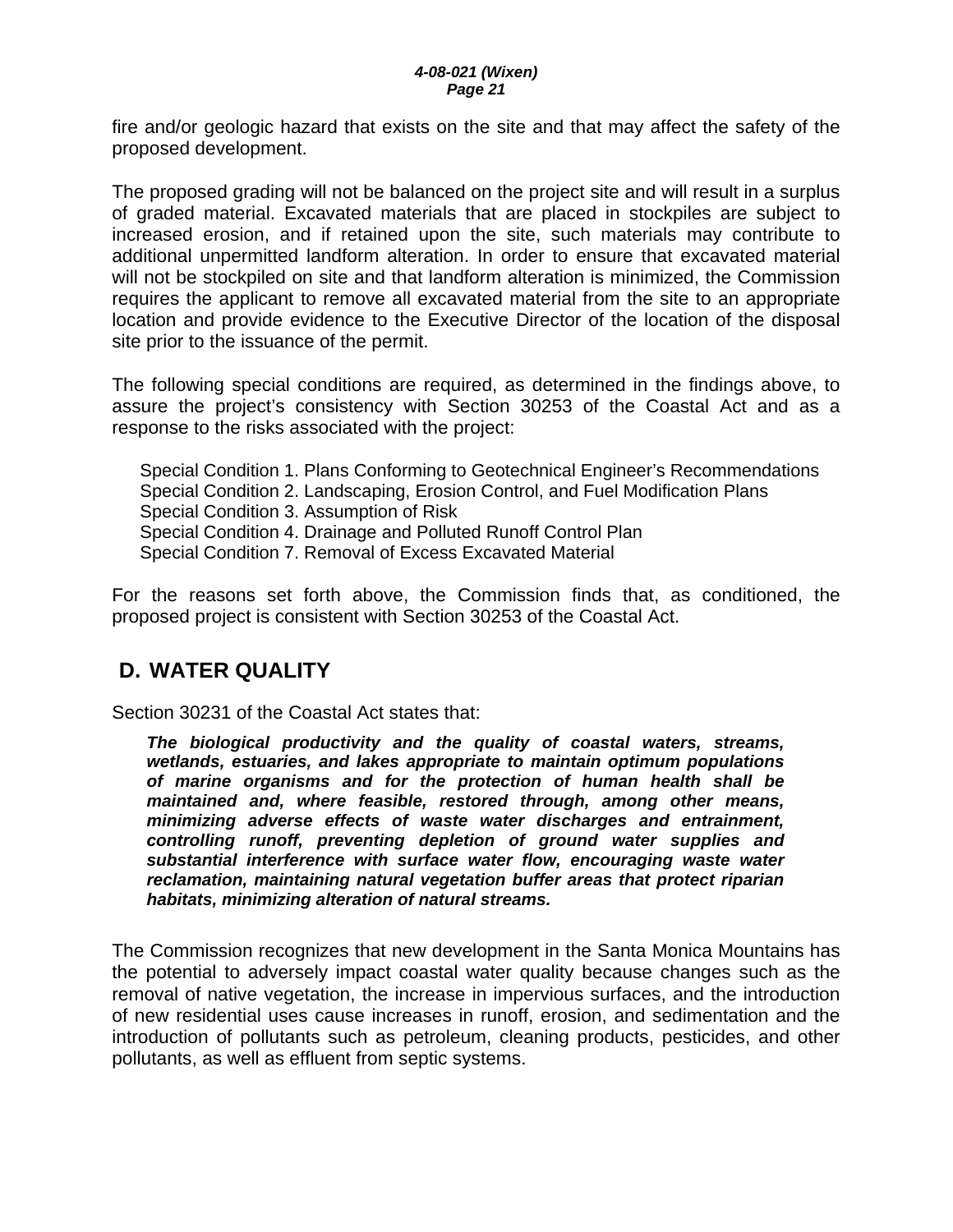<span id="page-21-0"></span>The proposed development will result in an increase in impervious surfaces, which leads to an increase in the volume and velocity of stormwater runoff that can be expected to leave the site and eventually be discharged to coastal waters, including streams, wetlands, and estuaries. The pollutants commonly found in runoff associated with residential use can reduce the biological productivity and the quality of such waters and thereby reduce optimum populations of marine organisms and have adverse impacts on human health.

Therefore, in order to minimize the potential for such adverse impacts to water quality resulting from drainage runoff both during construction and in the post-development stage, the Commission requires the incorporation of Best Management Practices designed to control the volume, velocity and pollutant load of stormwater leaving the developed site, including: 1) sizing post-construction structural BMPs to accommodate (infiltrate, filter, or otherwise treat) the runoff from all storms up to and including the  $85<sup>th</sup>$ percentile storm runoff event; 2) implementing erosion control measures during construction and post construction; and 3) revegetating all graded and disturbed areas with primarily native landscaping.

Additionally, the applicant's geologic consultants have concluded that the site is suitable for the proposed septic system and that there would be no adverse impact to the site or surrounding areas from the use of a septic system. The existing on-site septic system is sufficient to handle the additional waste stream from the proposed accessory structure. The County of Los Angeles Environmental Health Department has given in-concept approval of the proposed septic system, indicating that it meets the plumbing code requirements. The Commission has found that conformance with the provisions of the plumbing code is protective of water resources.

The following special conditions are required, as determined in the findings above, to assure the project's consistency with Section 30231 of the Coastal Act:

Special Condition 2. Landscaping, Erosion Control, and Fuel Modification Plans Special Condition 4. Drainage and Polluted Runoff Control Plan Special Condition 7. Removal of Excess Excavated Material

Therefore, the Commission finds that the proposed project, as conditioned, is consistent with Section 30231 of the Coastal Act.

## **E. VISUAL IMPACTS**

Section 30251 of the Coastal Act states:

*The scenic and visual qualities of coastal areas shall be considered and protected as a resource of public importance. Permitted development shall be sited and designed to protect views to and along the ocean and scenic coastal areas, to minimize the alteration of natural land forms, to be visually compatible with the character of surrounding areas, and, where*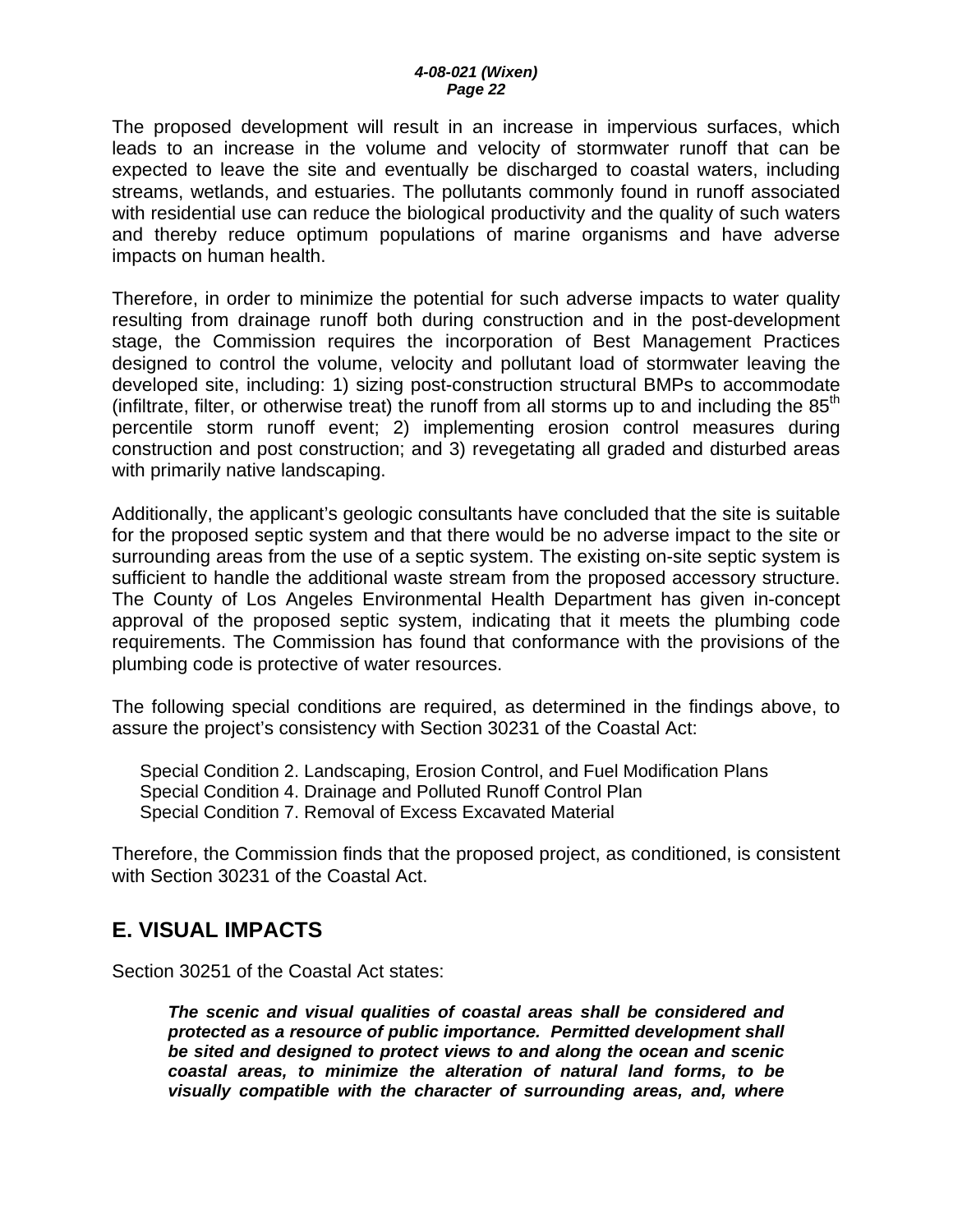*feasible, to restore and enhance visual quality in visually degraded areas. New development in highly scenic areas such as those designated in the California Coastline reservation and Recreation Plan prepared by the Department of Parks and Recreation and by local government shall be subordinate to the character of its setting.* 

In addition, the Malibu/Santa Monica Mountains LUP provides policy guidance regarding the protection of visual resources. The Coastal Commission, as guidance in the review of development proposals in the Santa Monica Mountains, has applied these policies.

- *P91 All new development shall be designed to minimize impacts and alterations of physical features, such as ravines and hillsides, and processes of the site (i.e., geological, soils, hydrological, water percolation and runoff) to the maximum extent feasible.*
- *P125 New development shall be sited and designed to protect public views from LCP- designated highways to and along the shoreline and to scenic coastal areas, including public parklands. Where physically and economically feasible, development on a sloped terrain should be set below road grade.*
- *P129 Structures should be designed and located so as to create an attractive appearance and harmonious relationship with the surrounding environment.*
- *P130 In highly scenic areas and along scenic highways, new development (including buildings, fences, paved areas, signs, and landscaping) shall:* 
	- *Be sited and designed to protect views to and along the ocean and to and along other scenic features, as defined and identified in the Malibu LUP.*
	- *Minimize the alteration of natural landforms*
	- *Be landscaped to conceal raw cut slopes*
	- *Be visually compatible with and subordinate to the character of its setting.*
	- *Be sited so as to not significantly intrude into the skyline as seen from public viewing places.*
- *P131 Where feasible, prohibit placement of structures that will break the ridgeline views, as seen from public places*
- *P134 Structures shall be sited to conform to the natural topography, as feasible. Massive grading and reconfiguration of the site shall be discouraged.*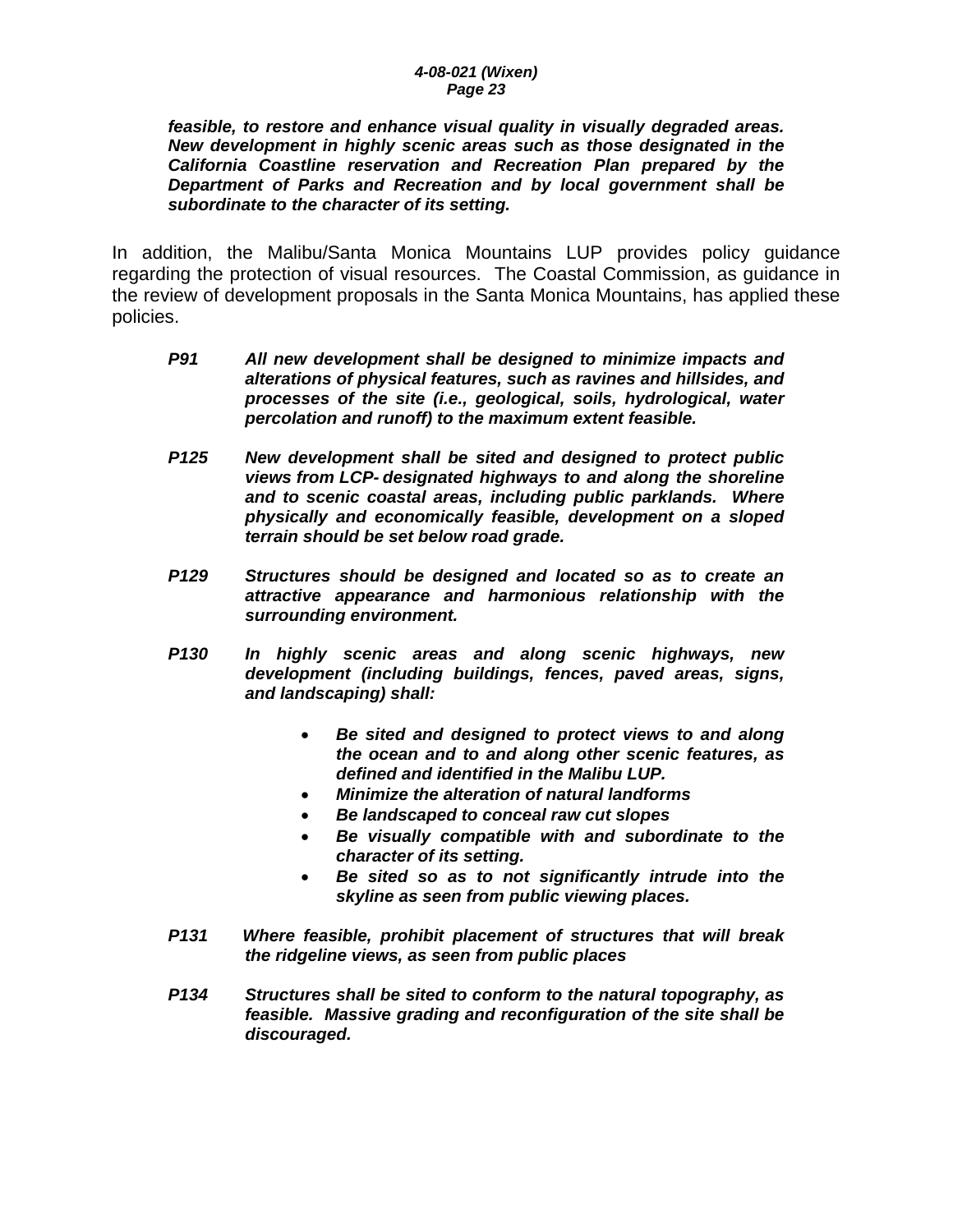#### *P142 New development along scenic roadways shall be set below the road grade on the down hill side wherever feasible, to protect designated scenic canyon and ocean views.*

Section 30251 of the Coastal Act requires scenic and visual qualities to be considered and preserved. In the review of this project, Commission staff analyzed the publicly accessible locations where the proposed development is visible to assess potential visual impacts to the public. Staff examined the building site, the size of the proposed structure, and alternatives to the size, bulk and scale of the structure. The development of the guest house raises the issue of whether or not views from public viewing areas will be adversely affected.

The subject site is located in a low density residential area south of Mulholland Highway and Cold Canyon Road in the Malibu/Santa Monica Mountains. The applicant proposes to construct a one story, 17 ft. high, 740 sq. ft. guest house, attached 700 sq. ft. two car garage, 977 sq. ft. covered patio/eave, driveway, septic system, 520 sq. ft. solar photovoltaic system on roof of guest house, 50 cubic yards of cut grading, 16 cubic yards of fill grading, and export remainder to an approved disposal site located outside the coastal zone.

The proposed building site is located at an elevation of approximately 994 feet above sea level. The subject parcel ranges from 994 to 960 feet elevation above sea level. Slopes south of the building site descend toward Cold Creek, a U.S. Geological Survey (USGS) designated blue-line stream that is approximately 130 feet away from the proposed building site. The proposed building pad and driveway drain north to McKain Street, eventually leading to Cold Creek. Existing residences are located to the north, west and northeast of the subject site. The Backbone Trail is located about 4,000 feet to the south of the project site.

Given the limited size of the structure as well as the distance (4,000 feet) and elevation difference (over 1,000 feet higher) from the Backbone Trail and portions of Malibu Creek State Park located to the south, public views of the structure will be minimal due to the distance and topography. The potential visibility will be further reduced by the mature landscaping that exists on the site, new landscaping and design restrictions identified below. Mitigation is needed to address potential public visual impacts for the proposed guest house from the south. The visual impact of the proposed structure can be minimized by requiring this structure to be finished in a color consistent with the surrounding natural landscape and, further, by requiring that windows on the proposed residence be made of non-reflective glass. To ensure visual impacts associated with the colors of the structure and the potential glare of the window glass are minimized, the Commission requires the applicants to use colors compatible with the surrounding environment and non-glare glass, as detailed in **Special Condition 8**.

Visual impacts can be further reduced by the use of appropriate and adequate landscaping, including visually screening on the south, southwest, and southeast sides of the guest house. Therefore, **Special Condition 2** requires the applicants to ensure that the vegetation on site remains visually compatible with the native flora of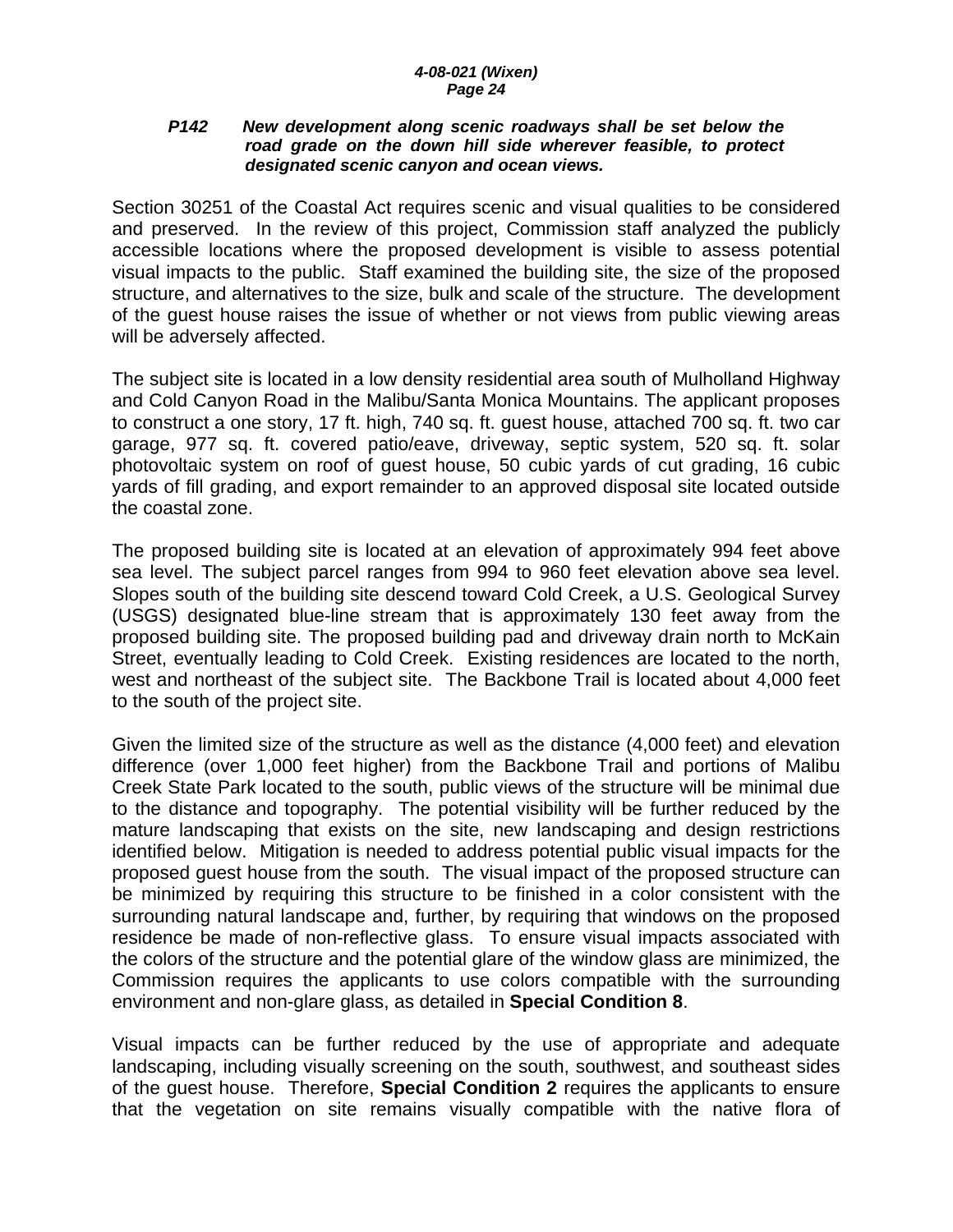<span id="page-24-0"></span>surrounding areas. Implementation of **Special Condition 2** will soften the visual impact of the development from public view areas. To ensure that the final approved landscaping plans are successfully implemented, **Special Condition 2** also requires the applicants to revegetate all disturbed areas in a timely manner and includes a monitoring component to ensure the successful establishment of all newly planted and landscaped areas over time. The proposed 520 sq. ft. roof mounted solar photovoltaic panels are located on the south facing roof area and therefore, will be visible to a limited degree from public lands although will be screened by existing mature vegetation located along the creek.

In addition, the Commission has found that night lighting of areas in the Malibu/Santa Monica Mountains area creates a visual impact to nearby public lands and scenic roads. In addition, night lighting may alter or disrupt feeding, nesting, and roosting activities of native wildlife species. The area south of the subject site contains environmentally sensitive habitat. Therefore, **Special Condition 9** limits night lighting of the site in general, limits lighting to the developed area of the site, and specifies that lighting be shielded downward. The restriction on night lighting is necessary to protect the nighttime rural character of this portion of the Santa Monica Mountains consistent with the scenic and visual qualities of this coastal area.

Finally, regarding future developments or improvements, certain types of development on the property, normally associated with a guest house and garage, which might otherwise be exempt, have the potential to impact scenic and visual resources in this area. It is necessary to ensure that any future development or improvements normally associated with the guest house/garage (or conversion of any portion of the garage to habitable space), covered patio/eave, which might otherwise be exempt, is reviewed by the Commission for compliance with the visual resource policies contained in Section 30251 of the Coastal Act. **Special Condition 5**, the Future Development Restriction, will ensure that the Commission will have the opportunity to review future projects for compliance with the Coastal Act. Further, **Special Condition 6** requires the applicant to record a deed restriction that imposes the terms and conditions of this permit as restrictions on use and enjoyment of the subject property and provides any prospective purchaser with recorded notice that the restrictions are imposed on the property.

Therefore, the Commission finds that the project, as conditioned, minimizes adverse effects to public views to and along the coast and minimizes the alteration of natural landforms. Therefore, the Commission finds that the proposed project, as conditioned, is consistent with Section 30251 of the Coastal Act.

## **F. CUMULATIVE IMPACTS**

Sections 30250 and 30252 of the Coastal Act address the cumulative impacts of new developments. Section 30250 (a) of the Coastal Act states:

*(a) New residential, commercial, or industrial development, except as otherwise provided in this division, shall be located within, contiguous with, or in close proximity to, existing developed areas able to accommodate it or,*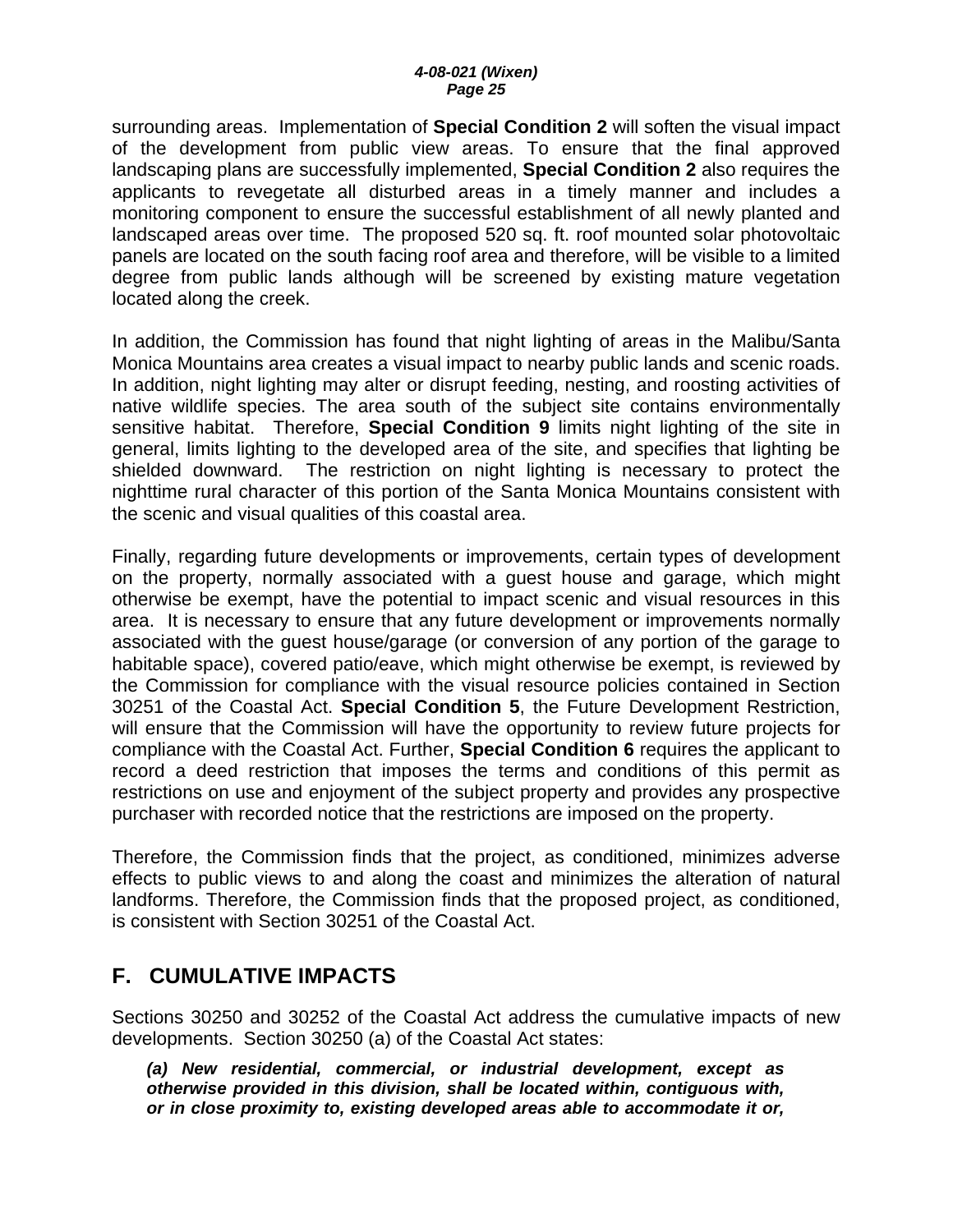*where such areas are not able to accommodate it, in other areas with adequate public services and where it will not have significant adverse effects, either individually or cumulatively, on coastal resources. In addition, land divisions, other than leases for agricultural uses, outside existing developed areas shall be permitted only where 50 percent of the usable parcels in the area have been developed and the created parcels would be no smaller than the average size of surrounding parcels.* 

Section 30252 of the Coastal Act states that:

*The location and amount of new development should maintain and enhance public access to the coast by (l) facilitating the provision or extension of transit service, (2) providing commercial facilities within or adjoining residential development or in other areas that will minimize the use of coastal access roads, (3) providing non-automobile circulation within the development, (4) providing adequate parking facilities or providing substitute means of serving the development with public transportation, (5) assuring the potential for public transit for high intensity uses such as high-rise office buildings, and by (6) assuring that the recreational needs of new residents will not overload nearby coastal recreation areas by correlating the amount of development with local park acquisition and development plans with the provision of onsite recreational facilities to serve the new development.* 

New development raises coastal issues related to cumulative impacts on coastal resources. The construction of a second unit on the site where a primary residence exists intensifies the use of a parcel increasing impacts on public services, such as water, sewage, electricity and roads. New development also raises issues as to whether the location and amount of new development maintains and enhances public access to the coast.

Based on these policies, the Commission has limited the development of guest house units and second units on residential parcels in the Malibu and Santa Monica Mountain areas to a maximum of 750 sq. ft. The issue of guest house and second units on lots with primary residences has specifically been the subject of past Commission action in certifying the Malibu/Santa Monica Mountains Land Use Plan (LUP). In its review and action on the LUP, the Commission found that placing an upper limit on the size of these units (750 sq. ft.) was necessary given the traffic and infrastructure constraints which exist in Malibu/Santa Monica Mountains area and given the abundance of existing vacant residential lots. Furthermore, in allowing these small units, the Commission found that the small size of units (750 sq. ft.) and the fact that they are likely to be occupied by one, or at most two people, such units would have less impact on the limited capacity of Pacific Coast Highway and other roads (as well as infrastructure constraints such as water, sewage, and electricity) than an ordinary single family residence.

The second unit issue has also been raised by the Commission with respect to statewide consistency of both coastal development permits and Local Coastal Programs (LCPs). Statewide, additional dwelling units on single family parcels take on a variety of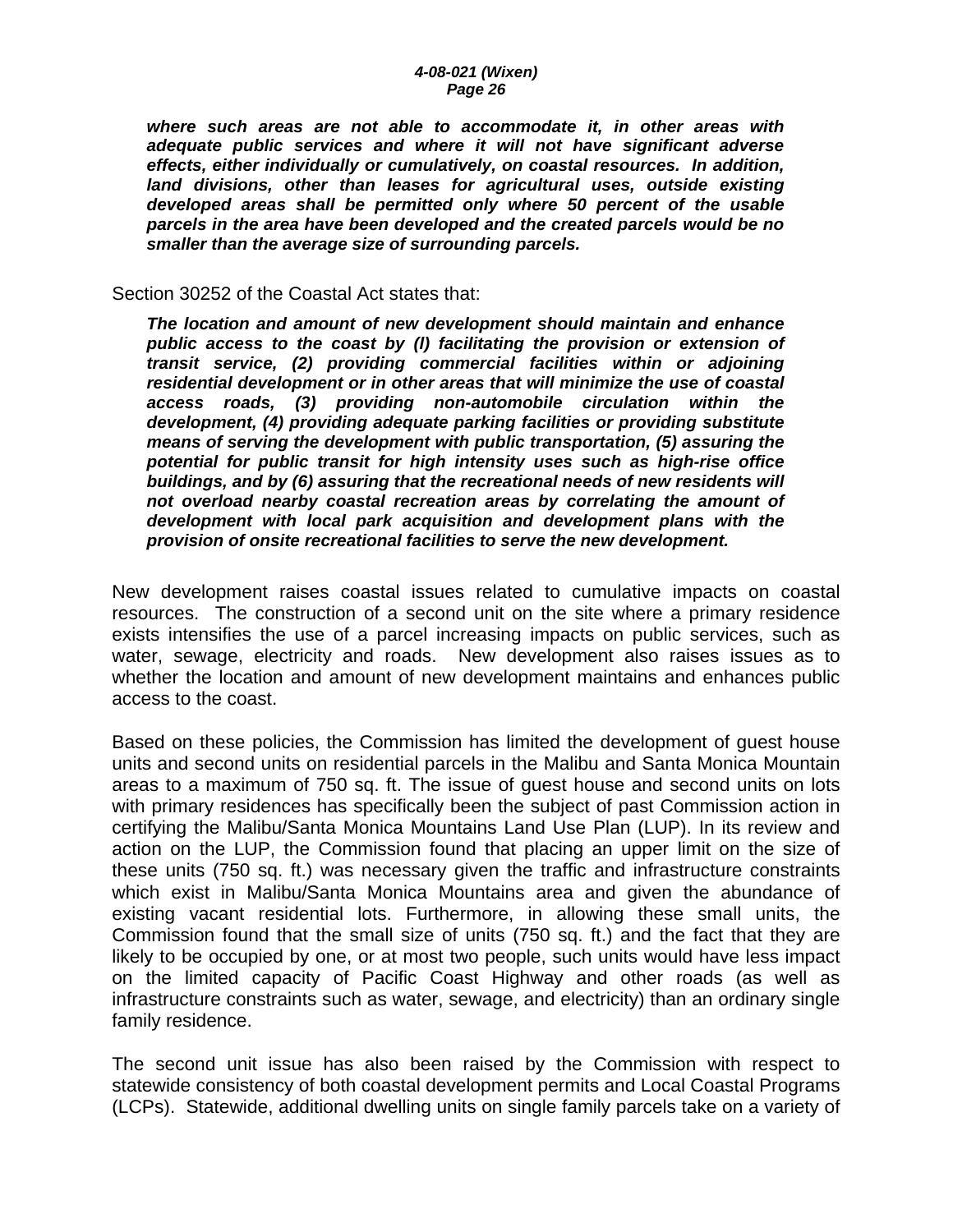different forms which in large part consist of: 1) a second unit with kitchen facilities including a granny unit, caretaker's unit, or farm labor unit; and 2) a guesthouse, with or without separate kitchen facilities. Past Commission action has consistently found that both second units and guesthouses inherently have the potential to cumulatively impact coastal resources. Thus, conditions on coastal development permits and standards within LCP's have been required to limit the size and number of such units to ensure consistency with Chapter 3 policies of the Coastal Act in this area.

In this case, the applicants propose the construction of a 740 sq. ft. detached accessory structure with an attached 700 sq. ft. garage, and 977 sq. ft. of covered patio/eave. This proposed structure is not intended to be occupied as a separate residential second unit. In fact, no kitchen facilities are proposed to be included in this structure. The plans show the proposed structure as a one-story building with no interior access or doorway proposed between the non-habitable garage and habitable 740 sq. ft. guest unit. All of the proposed development will be located on the existing flat pad, therefore, it will not result in the removal of ESHA. The guest house is located within the fuel modification area of the existing residence and the overlapping fuel modification area of the existing residence located on the adjoining parcel to the north across McKain Street. The Los Angeles County Fire Department has approved a fuel modification plan for the initially located guest house as identified in Exhibit 7. The currently proposed guest house is located further north and west to increase the setback from the oak woodland. The Los Angeles County Fire Department approved fuel modification plan provides that no fuel modification, except for the removal of dead and downed wood, is required for the oak woodland and riparian area located along the creek area nor within the oak woodland adjacent to the existing residence. Therefore, impacts to ESHA will be avoided. Further, as conditioned in this report and described in the above findings, the proposed project would have no impact on coastal resources.

However, future improvements to the proposed accessory structure such as additional square footage, addition of kitchen facilities, or conversion of the structure/garage as a residential second unit or guest house could raise issues with regard to individual or cumulative impacts to coastal resources, including the potential for fuel modification associated with additions or improvements to extend into environmentally sensitive habitat areas. Such improvements and their potential impacts must be addressed by the Commission to ensure conformance with the Chapter 3 policies of the Coastal Act.

To ensure that any additions or improvements that could further intensify the use of the structure will be reviewed by the Commission, the Commission requires, pursuant to **Special Condition No. 5**, that any additions or improvements related to the structure, that may otherwise be exempt from coastal permit requirements (including but not limited to conversion of the non-habitable space or installation of a door or other ingress between the guest unit and the garage), shall be reviewed by the Commission for consistency with the resource protection policies of the Coastal Act.

Additionally, the Commission requires, pursuant to **Special Condition No. 6**, the applicant to record a deed restriction that imposes the terms and conditions of this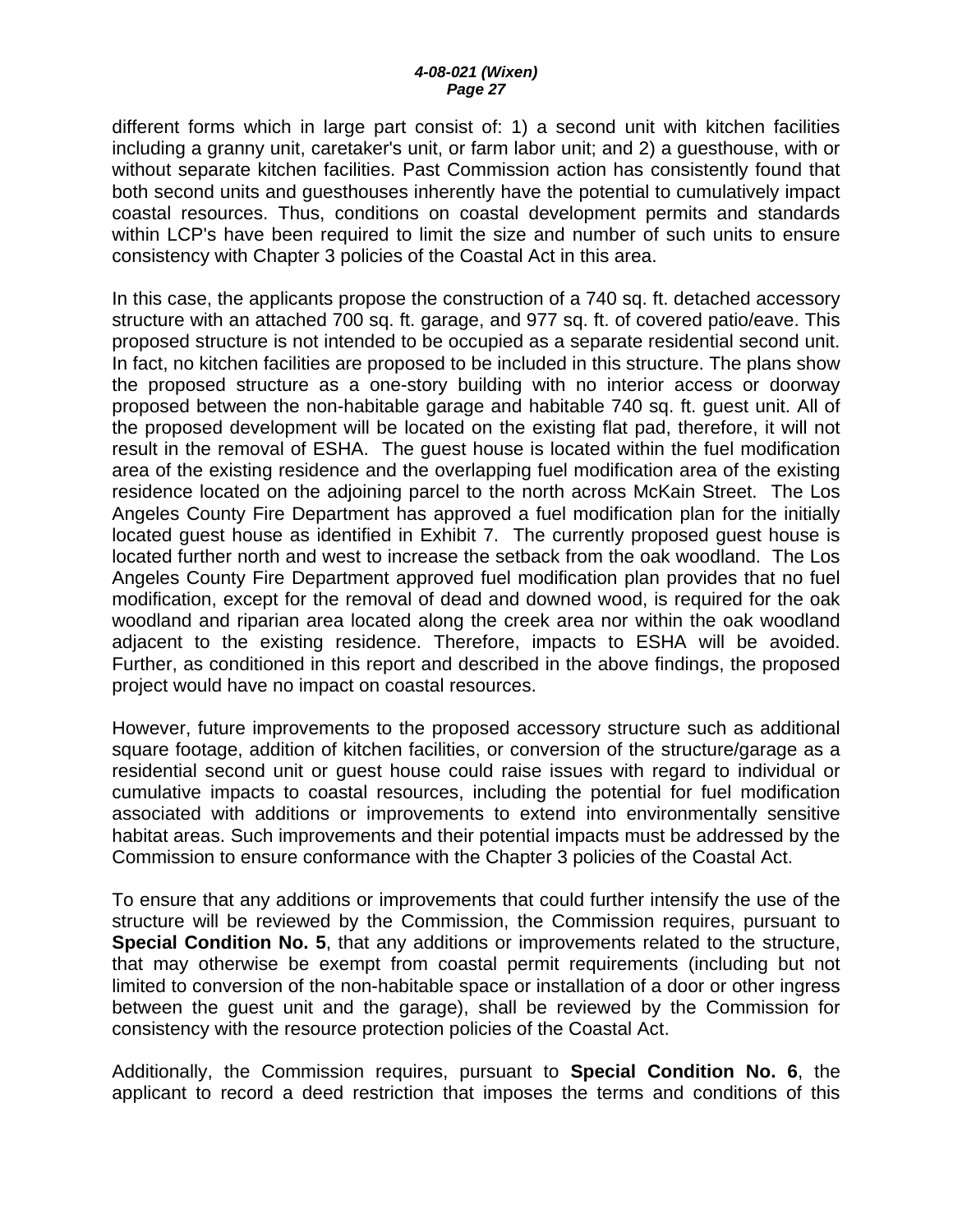<span id="page-27-0"></span>permit as restrictions on use and enjoyment of the property and provides any prospective purchaser of the site with recorded notice that the restrictions are imposed on the subject property.

The Commission finds that, as conditioned, the proposed development is consistent with Sections 30250 and 30252 of the Coastal Act.

## **G. VIOLATION**

Development has occurred on the subject site without the required coastal development permits including, but not limited to, subdividing the subject lot to create an adjoining lot to the south without the required coastal permit. The original parcel appears to have been about 10 acres in size (extending about another 1000 feet to the south of the subject lot. However, on 12/23/1971, a previous property owner subdivided the property through foreclosure creating a separate 8.21 acre lot to the south which was subsequently sold to Mountains Restoration Trust on 10/16/2001. The subject parcel is part of a 2 or more parcel/lot land division, which occurred without the required coastal permit. The proposed guest house will be located on the same "resultant" lot as the existing residence. No development exists, or is proposed on the unpermitted lot located to the south. Regardless, the proposed guest house is separate and not directly related or affected by this unpermitted land division issue and, therefore, is not addressed as part of this application. The Commission's Enforcement Division will evaluate further actions to address this matter.

Although development has taken place prior to the submission of this permit application, consideration of this application by the Commission has been based solely upon the Chapter 3 policies of the Coastal Act. Commission review and action on this permit application does not constitute a waiver of any legal action with regard to any alleged violations nor does it constitute an admission as to the legality of any development undertaken on the subject site without a coastal permit.

# **H. LOCAL COASTAL PROGRAM**

Section 30604 of the Coastal Act states:

*a) Prior to certification of the local coastal program, a coastal development permit shall be issued if the issuing agency, or the commission on appeal, finds that the proposed development is in conformity with the provisions of Chapter 3 (commencing with Section 30200) of this division and that the permitted development will not prejudice the ability of the local government to prepare a local program that is in conformity with the provisions of Chapter 3 (commencing with Section 30200).* 

Section 30604(a) of the Coastal Act provides that the Commission shall issue a Coastal Development Permit only if the project will not prejudice the ability of the local government having jurisdiction to prepare a Local Coastal Program that conforms with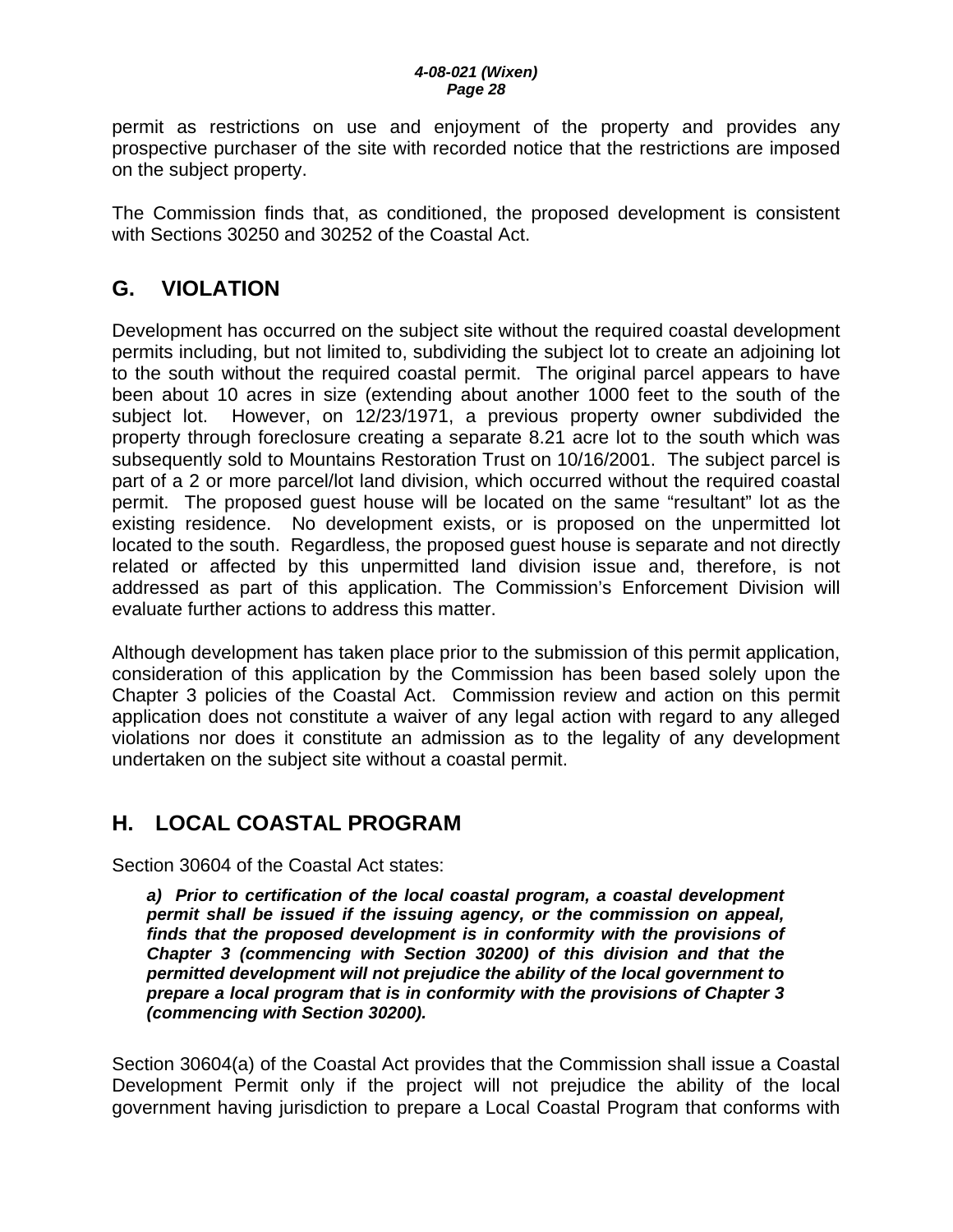<span id="page-28-0"></span>Chapter 3 policies of the Coastal Act. The preceding sections provide findings that the proposed project will be in conformity with the provisions of Chapter 3 if certain conditions are incorporated into the projects and are accepted by the applicants. As conditioned, the proposed development will not create adverse impacts and is found to be consistent with the applicable policies contained in Chapter 3. Therefore, the Commission finds that approval of the proposed development, as conditioned, will not prejudice the County of Los Angeles' ability to prepare a Local Coastal Program for this area which is also consistent with the policies of Chapter 3 of the Coastal Act, as required by Section 30604(a).

# **I. CEQA**

Section 13096(a) of the Commission's administrative regulations requires Commission approval of a Coastal Development Permit application to be supported by a finding showing the application, as conditioned by any conditions of approval, to be consistent with any applicable requirements of the California Environmental Quality Act (CEQA). Section 21080.5(d)(2)(A) of CEQA prohibits a proposed development from being approved if there are feasible alternatives or feasible mitigation measures available which would substantially lessen any significant adverse effect that the activity may have on the environment.

The Commission incorporates its findings on Coastal Act consistency at this point as if set forth in full. These findings address and respond to all public comments regarding potential significant adverse environmental effects of the project that were received prior to preparation of the staff report. As discussed above, the proposed development, as conditioned, is consistent with the policies of the Coastal Act. As discussed in detail above, project alternatives and mitigation measures have been considered and incorporated into the project. Feasible mitigation measures which will minimize all adverse environmental effects have been required as special conditions. As conditioned, there are no feasible alternatives or feasible mitigation measures available, beyond those required, which would substantially lessen any significant adverse impact that the activity may have on the environment. Therefore, the Commission finds that the proposed project, as conditioned to mitigate the identified impacts, can be found to be consistent with the requirements of the Coastal Act to conform to CEQA.

408021 wixen staff report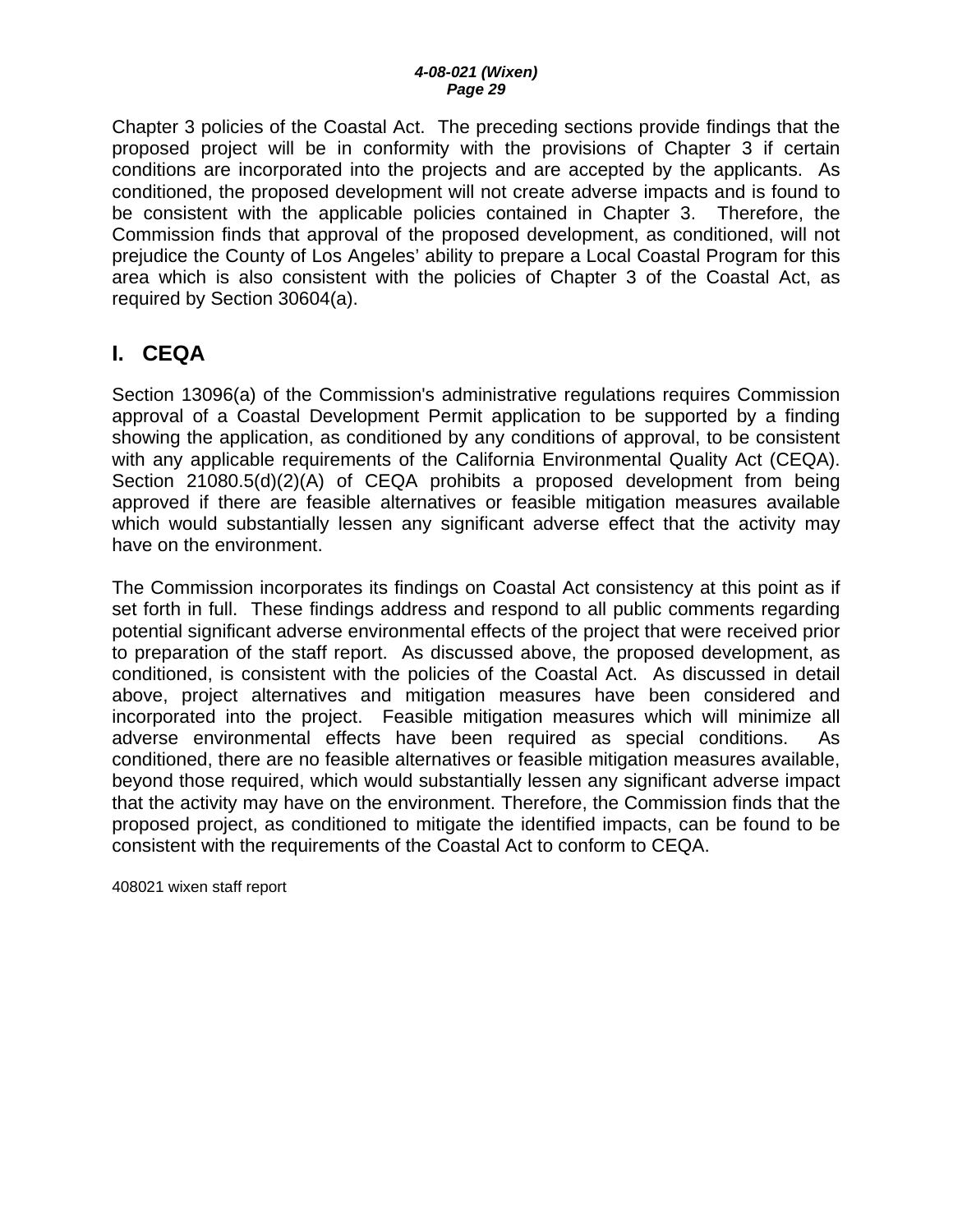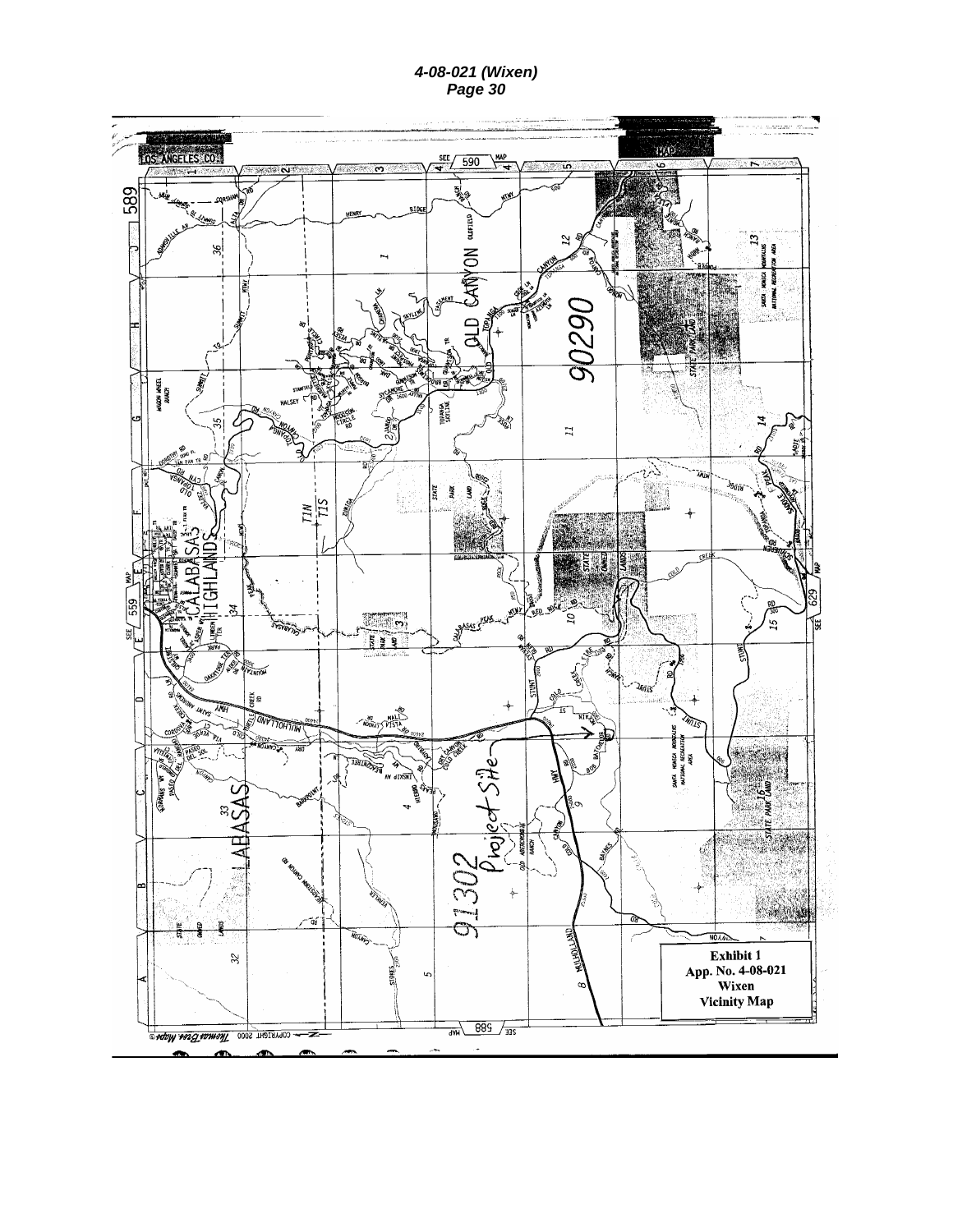*4-08-021 (Wixen) Page 31 Page 31* 

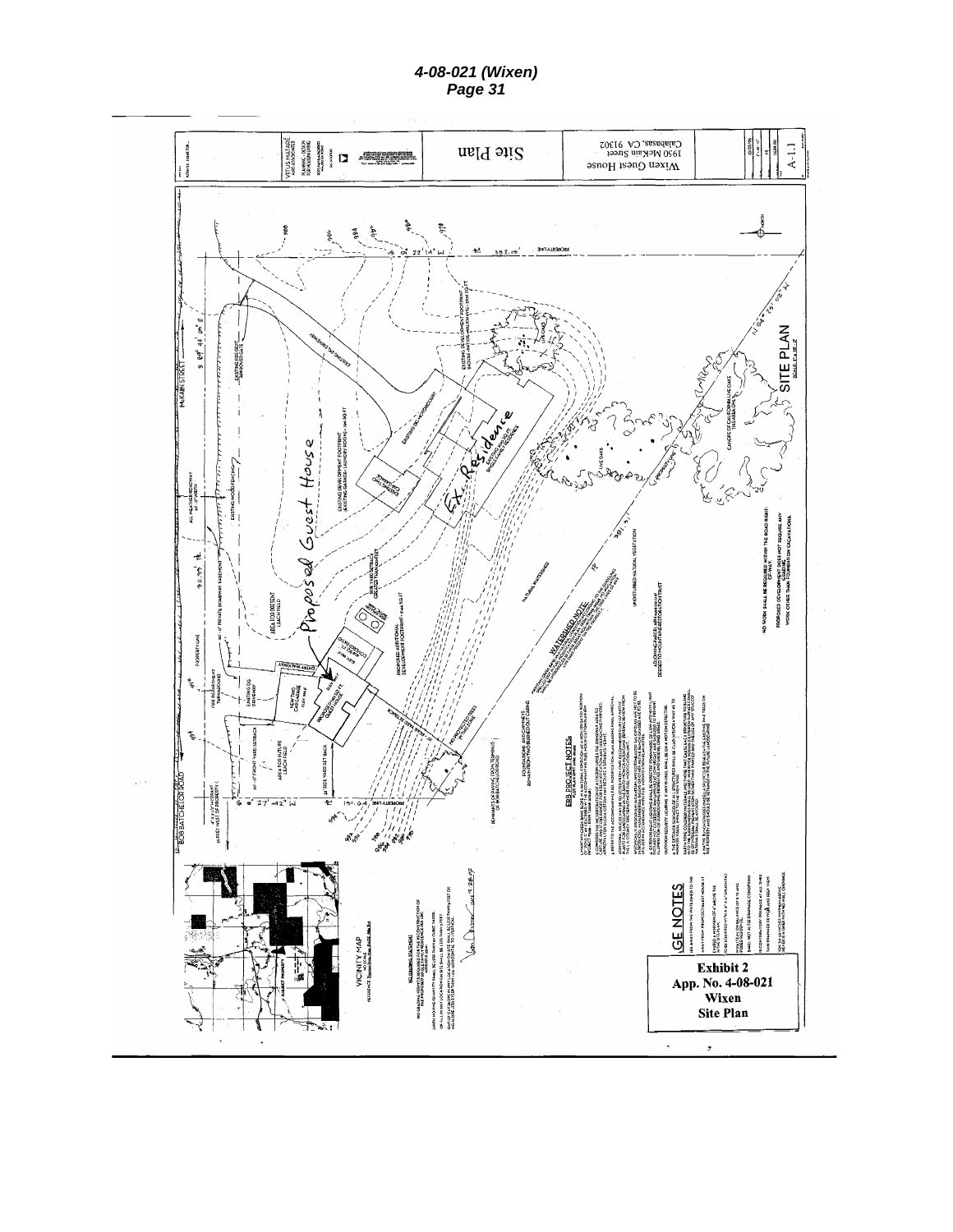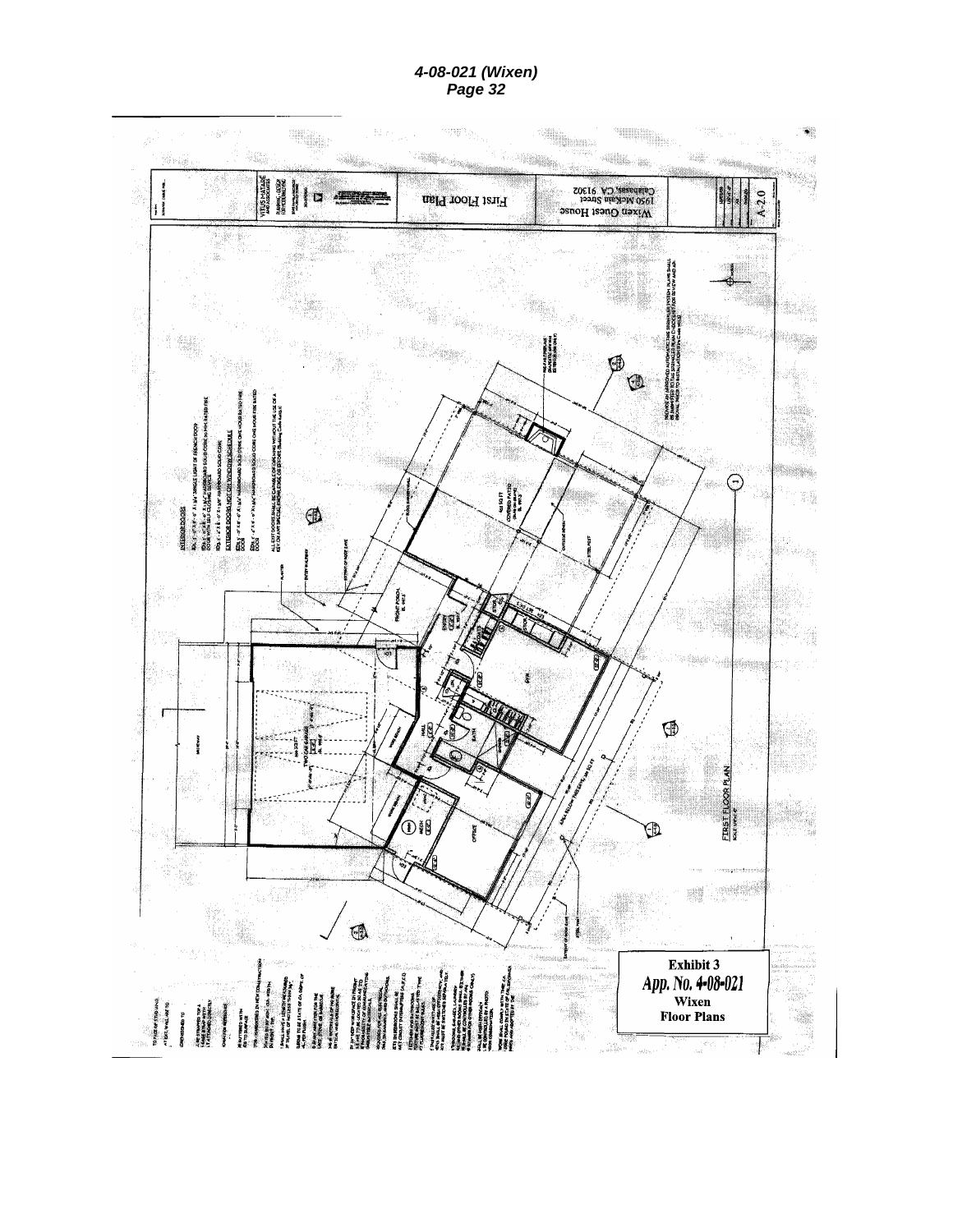*4-08-021 (Wixen) Page 33 Page 33* 

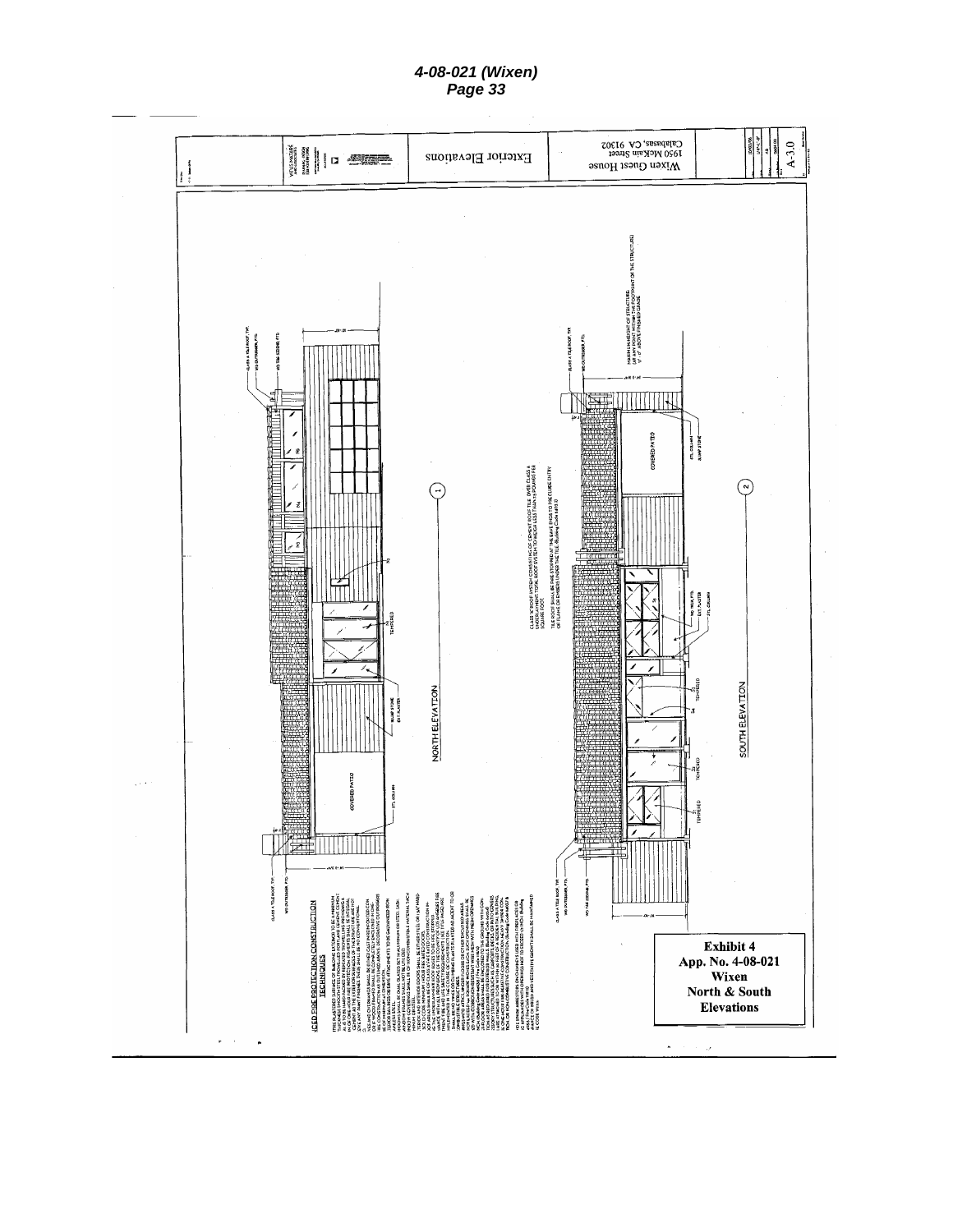*4-08-021 (Wixen) Page 34 Page 34* 

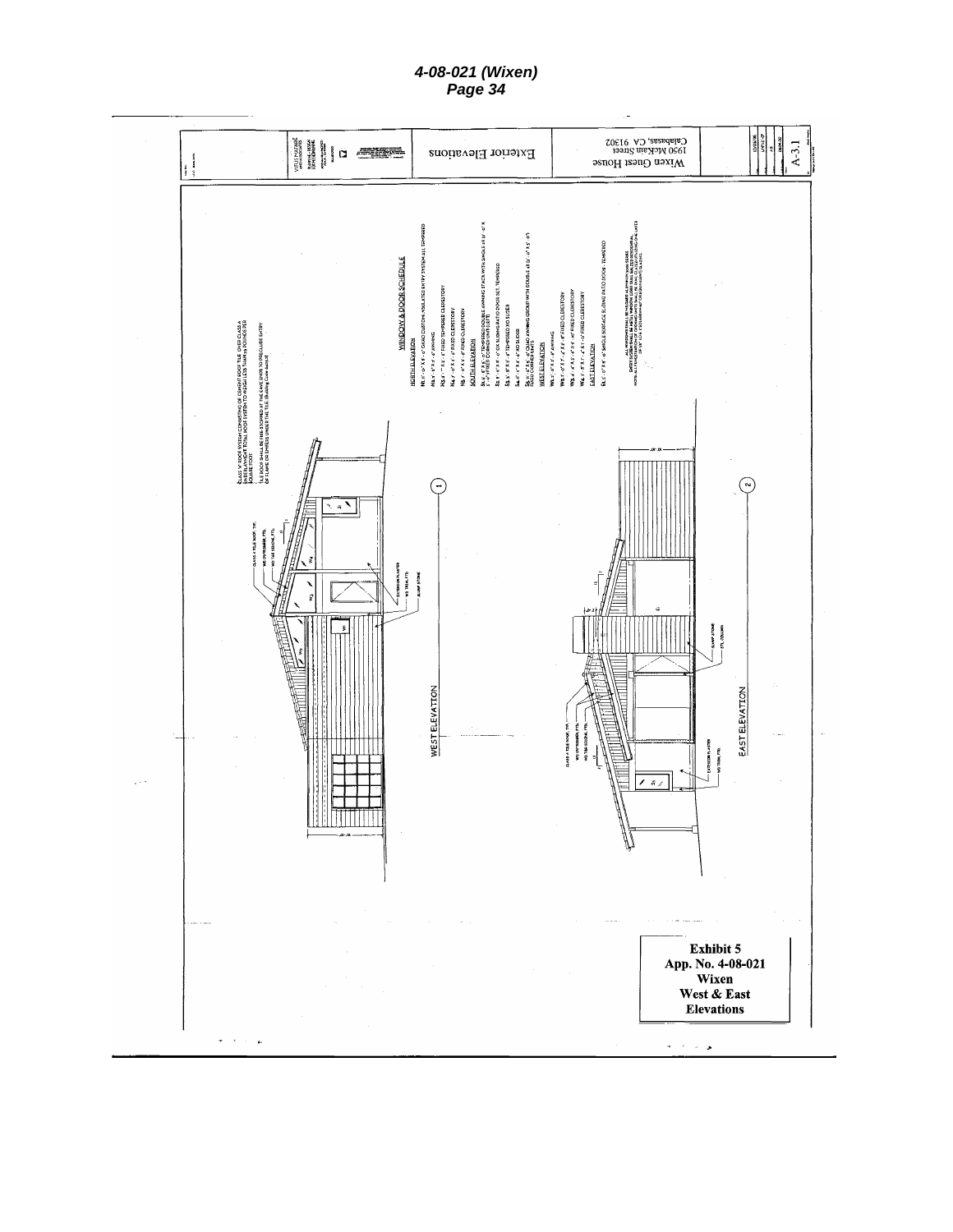*4-08-021 (Wixen) Page 35 Page 35* 

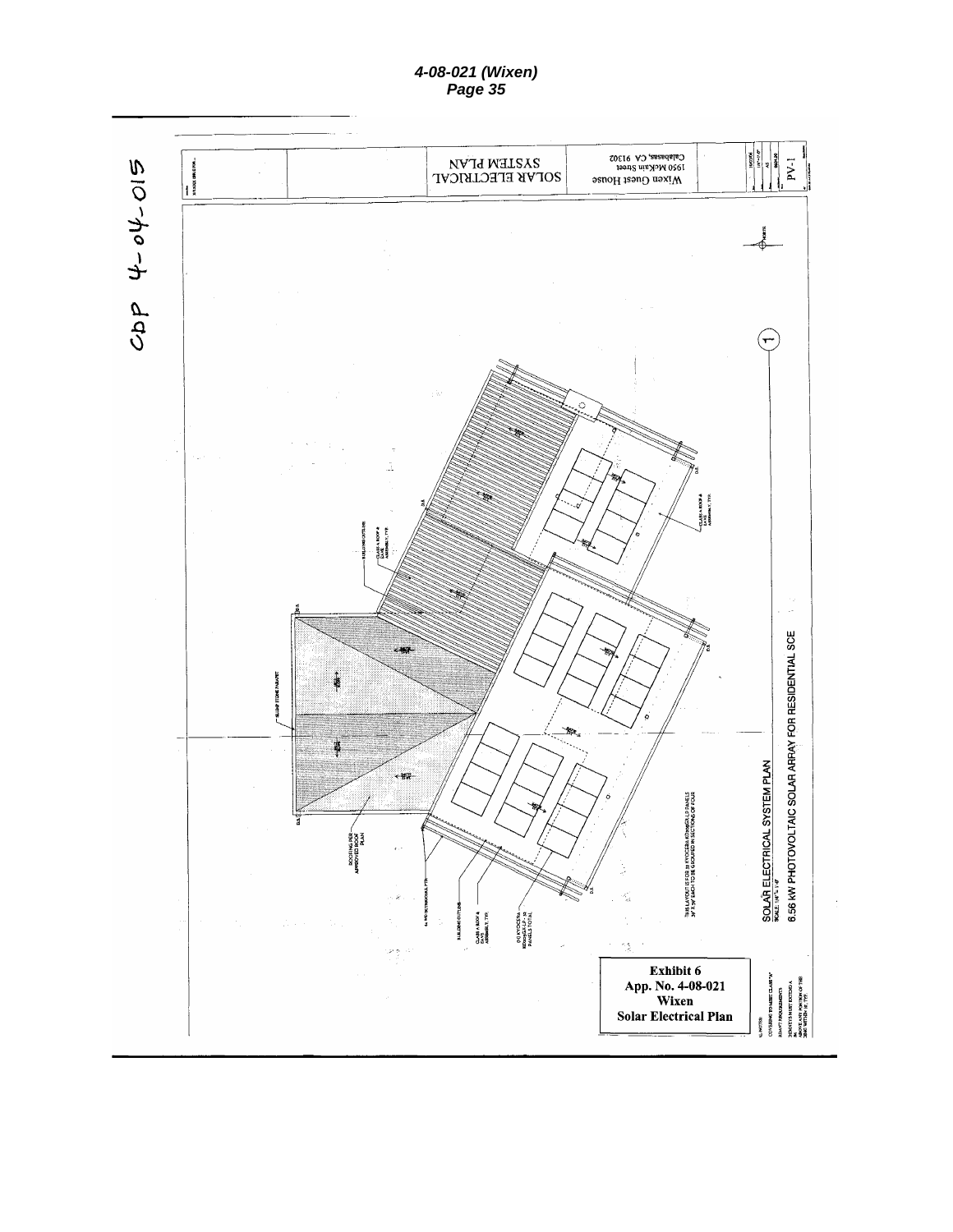*Page 36* 



*4-08-021 (Wixen)*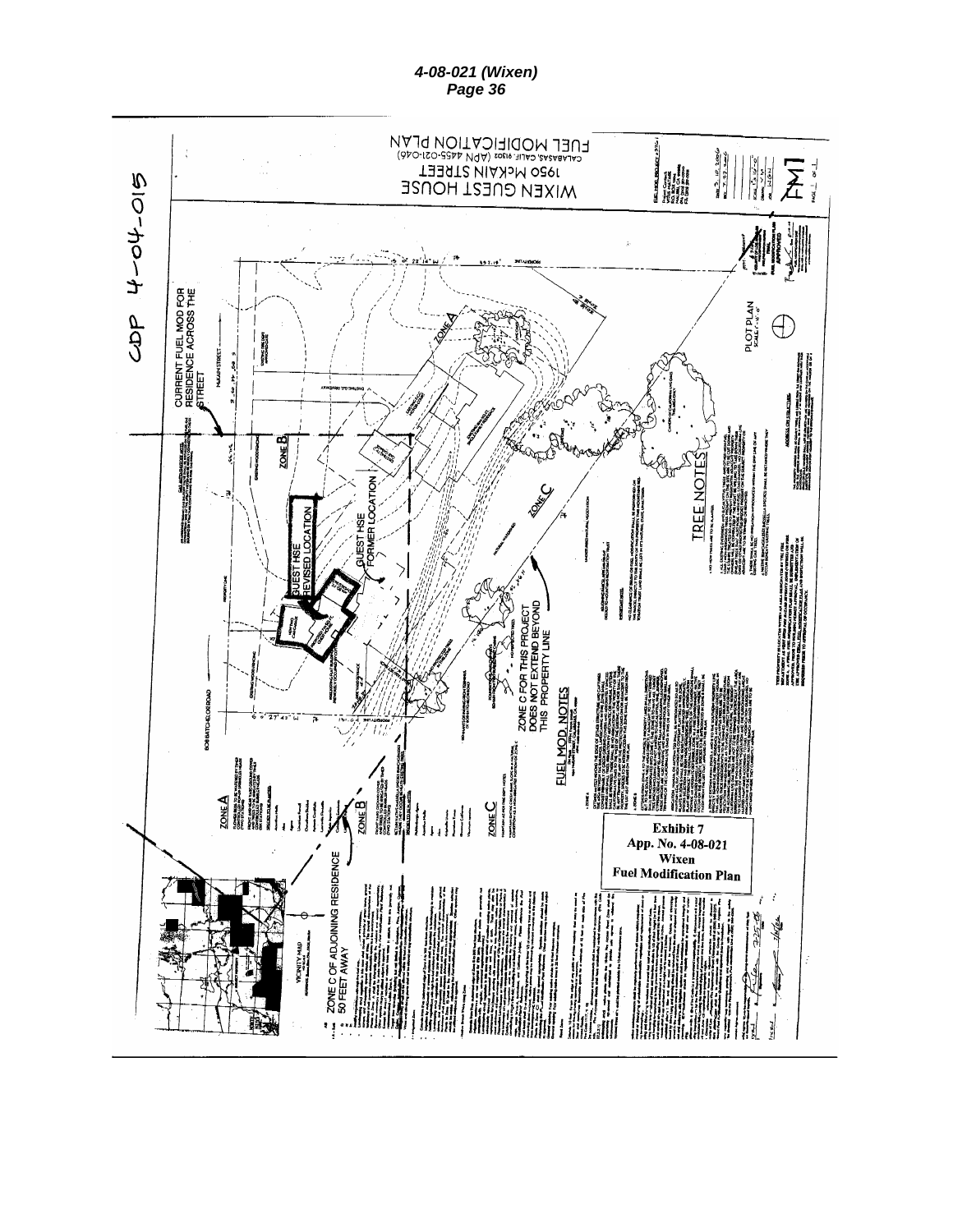